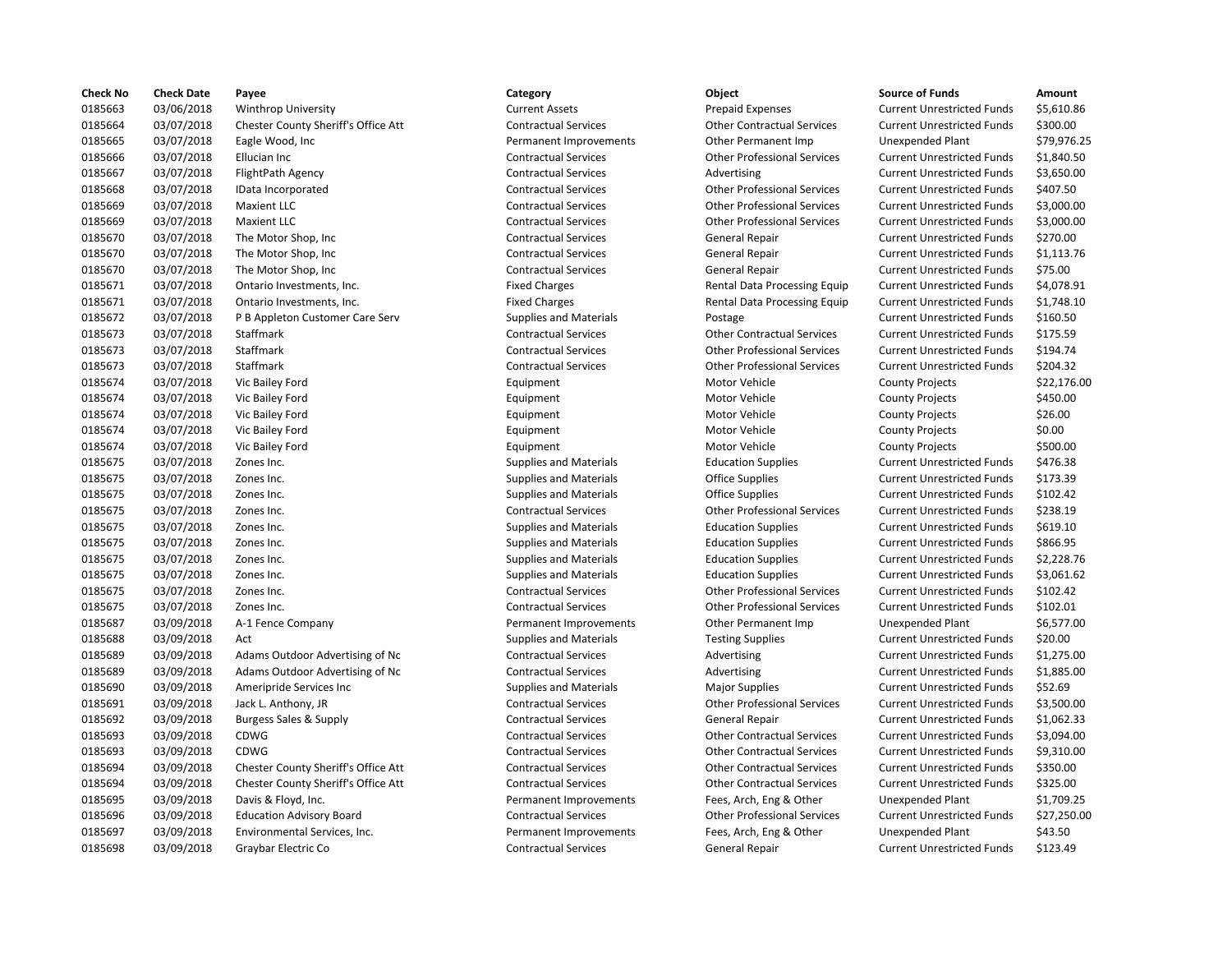| <b>Check No</b> | <b>Check Date</b> | Payee                               | Category                         | Object                             | <b>Source of Funds</b>            | Amount     |
|-----------------|-------------------|-------------------------------------|----------------------------------|------------------------------------|-----------------------------------|------------|
| 0185699         | 03/09/2018        | <b>Gruber Power Services</b>        | <b>Contractual Services</b>      | <b>Other Contractual Services</b>  | <b>Current Unrestricted Funds</b> | \$1,440.00 |
| 0185699         | 03/09/2018        | <b>Gruber Power Services</b>        | <b>Contractual Services</b>      | <b>Other Contractual Services</b>  | <b>Current Unrestricted Funds</b> | \$1,440.00 |
| 0185700         | 03/09/2018        | Richard H. Heckard CPA              | <b>Contractual Services</b>      | <b>Other Professional Services</b> | <b>Current Unrestricted Funds</b> | \$840.00   |
| 0185701         | 03/09/2018        | The Honey Baked Ham Co #1543        | <b>Supplies and Materials</b>    | <b>Food Supplies</b>               | <b>Current Unrestricted Funds</b> | \$175.50   |
| 0185702         | 03/09/2018        | Keck and Wood, Inc                  | Permanent Improvements           | Fees, Arch, Eng & Other            | Master Plan                       | \$2,500.00 |
| 0185702         | 03/09/2018        | Keck and Wood, Inc                  | Permanent Improvements           | Fees, Arch, Eng & Other            | <b>Unexpended Plant</b>           | \$722.61   |
| 0185702         | 03/09/2018        | Keck and Wood, Inc.                 | Permanent Improvements           | Fees, Arch, Eng & Other            | Unexpended Plant                  | \$2,000.00 |
| 0185703         | 03/09/2018        | Kwik Klean, Inc.                    | <b>Supplies and Materials</b>    | <b>Education Supplies</b>          | <b>Current Unrestricted Funds</b> | \$6.50     |
| 0185704         | 03/09/2018        | Panera LLC                          | <b>Supplies and Materials</b>    | <b>Food Supplies</b>               | <b>Current Unrestricted Funds</b> | \$722.43   |
| 0185705         | 03/09/2018        | <b>Praxair Distribution Inc</b>     | <b>Supplies and Materials</b>    | <b>Education Supplies</b>          | <b>Current Unrestricted Funds</b> | \$463.68   |
| 0185706         | 03/09/2018        | Simplex Grinnell Lp                 | <b>Contractual Services</b>      | <b>Other Professional Services</b> | <b>Current Unrestricted Funds</b> | \$250.00   |
| 0185707         | 03/09/2018        | Siteone Landscape Supply, Llc       | <b>Supplies and Materials</b>    | <b>Maintenance Supplies</b>        | <b>Current Unrestricted Funds</b> | \$545.70   |
| 0185707         | 03/09/2018        | Siteone Landscape Supply, Llc       | <b>Supplies and Materials</b>    | <b>Maintenance Supplies</b>        | <b>Current Unrestricted Funds</b> | \$363.80   |
| 0185707         | 03/09/2018        | Siteone Landscape Supply, Llc       | <b>Supplies and Materials</b>    | <b>Maintenance Supplies</b>        | <b>Current Unrestricted Funds</b> | \$727.60   |
| 0185708         | 03/09/2018        | Snipes                              |                                  |                                    | <b>Current Unrestricted Funds</b> | \$193.63   |
|                 |                   |                                     | <b>Supplies and Materials</b>    | Janitorial Supplies                |                                   |            |
| 0185709         | 03/09/2018        | Staffmark                           | <b>Contractual Services</b>      | <b>Other Contractual Services</b>  | <b>Current Unrestricted Funds</b> | \$204.32   |
| 0185709         | 03/09/2018        | <b>Staffmark</b>                    | <b>Contractual Services</b>      | <b>Other Contractual Services</b>  | <b>Current Unrestricted Funds</b> | \$512.66   |
| 0185710         | 03/09/2018        | United Refrigeration Inc            | <b>Contractual Services</b>      | <b>General Repair</b>              | <b>Current Unrestricted Funds</b> | \$344.65   |
| 0185711         | 03/09/2018        | Valley Proteins, Inc                | <b>Contractual Services</b>      | <b>Other Professional Services</b> | <b>Current Unrestricted Funds</b> | \$275.00   |
| 0185712         | 03/09/2018        | Vendable Systems Inc                | <b>Supplies and Materials</b>    | <b>Food Supplies</b>               | <b>Current Unrestricted Funds</b> | \$478.17   |
| 0185713         | 03/09/2018        | <b>Waiter's Choice Catering</b>     | <b>Supplies and Materials</b>    | <b>Food Supplies</b>               | <b>Current Unrestricted Funds</b> | \$527.64   |
| 0185713         | 03/09/2018        | <b>Waiter's Choice Catering</b>     | <b>Supplies and Materials</b>    | <b>Food Supplies</b>               | <b>Current Unrestricted Funds</b> | \$2,103.00 |
| 0185713         | 03/09/2018        | <b>Waiter's Choice Catering</b>     | <b>Supplies and Materials</b>    | <b>Food Supplies</b>               | <b>Current Unrestricted Funds</b> | \$1,452.06 |
| 0185714         | 03/09/2018        | <b>Xerox Corporation</b>            | <b>Fixed Charges</b>             | Leased To Own Equip                | <b>Current Unrestricted Funds</b> | \$732.70   |
| 0185714         | 03/09/2018        | Xerox Corporation                   | <b>Fixed Charges</b>             | Leased To Own Equip                | <b>Current Unrestricted Funds</b> | \$843.28   |
| 0185715         | 03/09/2018        | Assessment Technologies Institute   | Op Revenue - Other Current Unres | ATI                                | <b>Current Unrestricted Funds</b> | \$1,750.00 |
| 0185715         | 03/09/2018        | Assessment Technologies Institute   | Op Revenue - Other Current Unres | ATI                                | <b>Current Unrestricted Funds</b> | \$1,750.00 |
| 0185716         | 03/09/2018        | Barnes and Noble College Bookstore  | <b>Current Liabilities</b>       | A/P College Barnes & Noble         | <b>Current Unrestricted Funds</b> | \$14,507.4 |
| 0185717         | 03/09/2018        | Cherry Tree, LLC                    | <b>Fixed Charges</b>             | Rent Non State                     | <b>Current Unrestricted Funds</b> | \$8,532.50 |
| 0185718         | 03/09/2018        | Chester Metropolitan District       | <b>Fixed Charges</b>             | <b>Rent Non State</b>              | <b>Current Unrestricted Funds</b> | \$77.54    |
| 0185719         | 03/09/2018        | Department of Administration        | <b>Supplies and Materials</b>    | Postage                            | <b>Current Unrestricted Funds</b> | \$25.00    |
| 0185719         | 03/09/2018        | Department of Administration        | <b>Supplies and Materials</b>    | Postage                            | <b>Current Unrestricted Funds</b> | \$30.00    |
| 0185720         | 03/09/2018        | Insurance Reserve Fund              | <b>Fixed Charges</b>             | <b>Insurance State</b>             | <b>Current Unrestricted Funds</b> | \$17.52    |
| 0185721         | 03/09/2018        | Surveillance, Resources, and Invest | <b>Contractual Services</b>      | <b>Other Professional Services</b> | <b>Current Unrestricted Funds</b> | \$54.50    |
| 0185721         | 03/09/2018        | Surveillance, Resources, and Invest | Op Revenue - Other Current Unres | SRI                                | <b>Current Unrestricted Funds</b> | \$381.50   |
| 0185721         | 03/09/2018        | Surveillance, Resources, and Invest | Op Revenue - Other Current Unres | SRI                                | <b>Current Unrestricted Funds</b> | \$327.00   |
| 0185721         | 03/09/2018        | Surveillance, Resources, and Invest | Op Revenue - Other Current Unres | SRI                                | <b>Current Unrestricted Funds</b> | \$163.50   |
| 0185721         | 03/09/2018        | Surveillance, Resources, and Invest | Op Revenue - Other Current Unres | SRI                                | <b>Current Unrestricted Funds</b> | \$109.00   |
| 0185722         | 03/09/2018        | Sysco Food Services of Charlotte Ll | <b>Supplies and Materials</b>    | <b>Food Supplies</b>               | <b>Current Unrestricted Funds</b> | \$1,426.02 |
| 0185722         | 03/09/2018        | Sysco Food Services of Charlotte Ll | <b>Supplies and Materials</b>    | <b>Food Supplies</b>               | <b>Current Unrestricted Funds</b> | \$1,804.71 |
| 0185722         | 03/09/2018        | Sysco Food Services of Charlotte Ll | <b>Supplies and Materials</b>    | <b>Food Supplies</b>               | <b>Current Unrestricted Funds</b> | \$1,461.69 |
| 0185722         | 03/09/2018        | Sysco Food Services of Charlotte Ll | <b>Supplies and Materials</b>    | Food Supplies                      | <b>Current Unrestricted Funds</b> | \$1,139.79 |
| 0185722         | 03/09/2018        | Sysco Food Services of Charlotte Ll | <b>Supplies and Materials</b>    | <b>Food Supplies</b>               | <b>Current Unrestricted Funds</b> | \$1,602.10 |
| 0185725         |                   |                                     |                                  | <b>Rent Non State</b>              | <b>Current Unrestricted Funds</b> | \$1,666.66 |
|                 | 03/09/2018        | York Technical College Foundation   | <b>Fixed Charges</b>             |                                    |                                   |            |
| 0185725         | 03/09/2018        | York Technical College Foundation   | <b>Fixed Charges</b>             | <b>Rent Non State</b>              | <b>Current Unrestricted Funds</b> | \$1,607.00 |
| 0185725         | 03/09/2018        | York Technical College Foundation   | <b>Fixed Charges</b>             | Rent Non State                     | <b>Current Unrestricted Funds</b> | \$3,082.37 |
| 0185726         | 03/14/2018        | <b>Business Card</b>                | Travel                           | Out of State Lodging               | <b>Current Unrestricted Funds</b> | \$622.08   |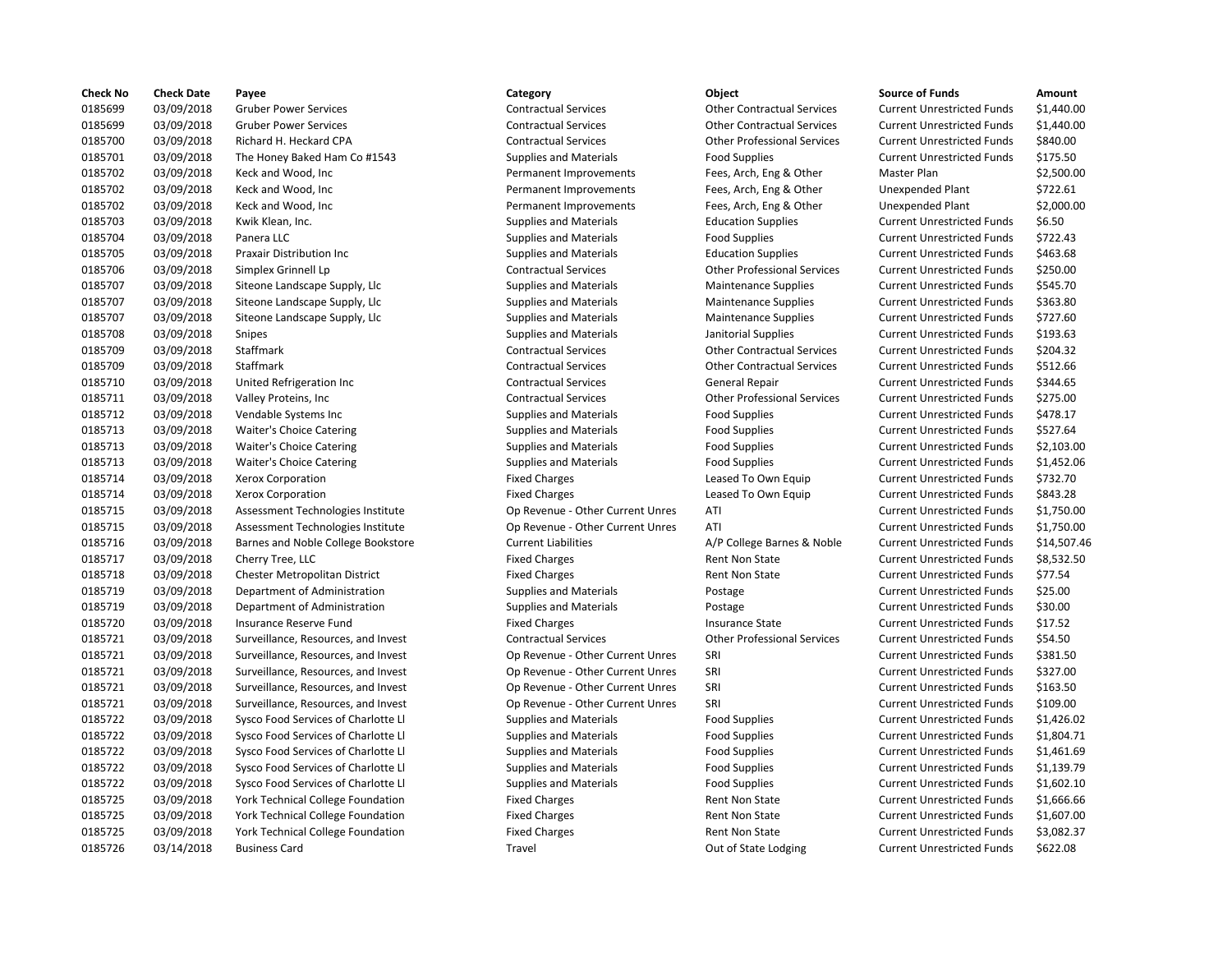| <b>Check No</b> | <b>Check Date</b> | Payee                                     | Category                      | Object                               | <b>Source of Funds</b>            | Amount     |
|-----------------|-------------------|-------------------------------------------|-------------------------------|--------------------------------------|-----------------------------------|------------|
| 0185726         | 03/14/2018        | <b>Business Card</b>                      | Travel                        | Out of State Misc Travel             | <b>Current Unrestricted Funds</b> | \$20.00    |
| 0185727         | 03/14/2018        | <b>Business Card</b>                      | Travel                        | Out of State Misc Travel             | <b>Current Unrestricted Funds</b> | \$43.00    |
| 0185727         | 03/14/2018        | <b>Business Card</b>                      | Travel                        | In State Lodging                     | <b>Current Unrestricted Funds</b> | $$-198.60$ |
| 0185727         | 03/14/2018        | <b>Business Card</b>                      | Travel                        | Out of State Other Trans             | <b>Current Unrestricted Funds</b> | \$123.43   |
| 0185727         | 03/14/2018        | <b>Business Card</b>                      | Travel                        | Out of State Lodging                 | <b>Current Unrestricted Funds</b> | \$907.04   |
| 0185727         | 03/14/2018        | <b>Business Card</b>                      | Travel                        | Out of State Lodging                 | <b>Current Unrestricted Funds</b> | $$-226.76$ |
| 0185727         | 03/14/2018        | <b>Business Card</b>                      | Travel                        | Out of State Other Trans             | <b>Current Unrestricted Funds</b> | \$16.04    |
| 0185728         | 03/14/2018        | <b>Chester County Chamber of Commerce</b> | <b>Fixed Charges</b>          | Dues & Membership Fees               | <b>Current Unrestricted Funds</b> | \$12.00    |
| 0185729         | 03/14/2018        | Chester Rental Uniform                    | <b>Supplies and Materials</b> | <b>Clothing Supplies</b>             | <b>Current Unrestricted Funds</b> | \$5.94     |
| 0185729         | 03/14/2018        | <b>Chester Rental Uniform</b>             | <b>Supplies and Materials</b> | <b>Clothing Supplies</b>             | <b>Current Unrestricted Funds</b> | \$5.94     |
| 0185729         | 03/14/2018        | Chester Rental Uniform                    | <b>Supplies and Materials</b> | <b>Clothing Supplies</b>             | <b>Current Unrestricted Funds</b> | \$5.94     |
| 0185729         | 03/14/2018        | <b>Chester Rental Uniform</b>             | <b>Current Liabilities</b>    | Uniform                              | <b>Current Unrestricted Funds</b> | \$5.94     |
| 0185729         | 03/14/2018        | <b>Chester Rental Uniform</b>             | <b>Current Liabilities</b>    | Uniform                              | <b>Current Unrestricted Funds</b> | \$5.94     |
| 0185729         | 03/14/2018        | <b>Chester Rental Uniform</b>             | <b>Current Liabilities</b>    | Uniform                              | <b>Current Unrestricted Funds</b> | \$5.94     |
| 0185730         | 03/14/2018        | New Horizons Computer Learning Cent       | <b>Contractual Services</b>   | <b>Education &amp; Training Serv</b> | <b>Current Unrestricted Funds</b> | \$4,125.0  |
| 0185731         | 03/14/2018        | S C Tech Education Assoc                  | Travel                        | In State Registration Fee            | <b>Current Unrestricted Funds</b> | \$75.00    |
| 0185733         | 03/14/2018        | City of Rock Hill                         | <b>Contractual Services</b>   | <b>Other Contractual Services</b>    | <b>Current Unrestricted Funds</b> | \$240.16   |
| 0185735         | 03/22/2018        | American Airlines, Inc.                   | Travel                        | In State Lodging                     | <b>Current Unrestricted Funds</b> | \$15.00    |
| 0185735         | 03/22/2018        | American Airlines, Inc.                   | Travel                        | In State Lodging                     | <b>Current Unrestricted Funds</b> | \$15.00    |
| 0185735         |                   |                                           | Travel                        |                                      |                                   | \$15.00    |
| 0185735         | 03/22/2018        | American Airlines, Inc.                   | Travel                        | In State Lodging                     | <b>Current Unrestricted Funds</b> | \$15.00    |
|                 | 03/22/2018        | American Airlines, Inc.                   |                               | In State Lodging                     | <b>Current Unrestricted Funds</b> |            |
| 0185735         | 03/22/2018        | American Airlines, Inc.                   | Travel                        | Out of State Air Trans               | <b>Current Unrestricted Funds</b> | \$500.50   |
| 0185735         | 03/22/2018        | American Airlines, Inc.                   | Travel                        | Out of State Air Trans               | <b>Current Unrestricted Funds</b> | \$552.11   |
| 0185735         | 03/22/2018        | American Airlines, Inc.                   | Travel                        | Out of State Air Trans               | <b>Current Unrestricted Funds</b> | \$527.00   |
| 0185735         | 03/22/2018        | American Airlines, Inc.                   | Travel                        | Out of State Air Trans               | <b>Current Unrestricted Funds</b> | \$558.10   |
| 0185735         | 03/22/2018        | American Airlines, Inc.                   | Travel                        | In State Lodging                     | <b>Current Unrestricted Funds</b> | \$15.00    |
| 0185735         | 03/22/2018        | American Airlines, Inc.                   | Travel                        | In State Lodging                     | <b>Current Unrestricted Funds</b> | \$15.00    |
| 0185735         | 03/22/2018        | American Airlines, Inc.                   | Travel                        | In State Lodging                     | <b>Current Unrestricted Funds</b> | \$15.00    |
| 0185735         | 03/22/2018        | American Airlines, Inc.                   | Travel                        | Out of State Air Trans               | <b>Current Restricted Funds</b>   | \$415.09   |
| 0185736         | 03/22/2018        | American Dental Assoc                     | <b>Fixed Charges</b>          | Dues & Membership Fees               | <b>Current Unrestricted Funds</b> | \$1,925.0  |
| 0185736         | 03/22/2018        | American Dental Assoc                     | <b>Fixed Charges</b>          | Dues & Membership Fees               | <b>Current Unrestricted Funds</b> | \$1,925.0  |
| 0185737         | 03/22/2018        | <b>Bank of America</b>                    | <b>Current Liabilities</b>    | A/P Bank of America                  | <b>Current Unrestricted Funds</b> | \$234,98   |
| 0185738         | 03/22/2018        | Barnes and Noble College Bookstore        | <b>Current Liabilities</b>    | A/P Student Barnes & Noble           | <b>Current Unrestricted Funds</b> | \$18,275   |
| 0185739         | 03/22/2018        | <b>Business Card</b>                      | Travel                        | Out of State Lodging                 | <b>Current Unrestricted Funds</b> | \$779.16   |
| 0185739         | 03/22/2018        | <b>Business Card</b>                      | Travel                        | Out of State Lodging                 | <b>Current Unrestricted Funds</b> | $$-7.50$   |
| 0185739         | 03/22/2018        | <b>Business Card</b>                      | Travel                        | In State Lodging                     | <b>Current Unrestricted Funds</b> | \$40.30    |
| 0185739         | 03/22/2018        | <b>Business Card</b>                      | Travel                        | Out of State Lodging                 | <b>Current Unrestricted Funds</b> | \$103.88   |
| 0185739         | 03/22/2018        | <b>Business Card</b>                      | Travel                        | In State Lodging                     | <b>Current Unrestricted Funds</b> | \$360.52   |
| 0185739         | 03/22/2018        | <b>Business Card</b>                      | <b>Contractual Services</b>   | <b>Other Contractual Services</b>    | <b>Current Unrestricted Funds</b> | \$491.98   |
| 0185740         | 03/22/2018        | <b>Business Card</b>                      | <b>Contractual Services</b>   | <b>Other Contractual Services</b>    | <b>Current Unrestricted Funds</b> | \$617.09   |
| 0185740         | 03/22/2018        | <b>Business Card</b>                      | Travel                        | In State Lodging                     | <b>Current Unrestricted Funds</b> | \$134.47   |
| 0185740         | 03/22/2018        | <b>Business Card</b>                      | Travel                        | Out of State Misc Travel             | <b>Current Unrestricted Funds</b> | \$37.00    |
| 0185740         | 03/22/2018        | <b>Business Card</b>                      | Travel                        | In State Priv Auto                   | <b>Current Unrestricted Funds</b> | \$134.47   |
| 0185740         | 03/22/2018        | <b>Business Card</b>                      | Travel                        | In State Priv Auto                   | <b>Current Unrestricted Funds</b> | \$134.47   |
| 0185740         | 03/22/2018        | <b>Business Card</b>                      | Travel                        | Out of State Other Trans             | <b>Current Unrestricted Funds</b> | \$114.25   |
| 0185740         | 03/22/2018        | <b>Business Card</b>                      | Travel                        | Out of State Lodging                 | <b>Current Unrestricted Funds</b> | \$584.37   |
| 0185740         | 03/22/2018        | <b>Business Card</b>                      | Travel                        | Out of State Lodging                 | <b>Current Unrestricted Funds</b> | \$610.35   |
|                 |                   |                                           |                               |                                      |                                   |            |

## Travel **2022** 2018 Out of State Lodging Current Unrestricted Funds \$610.35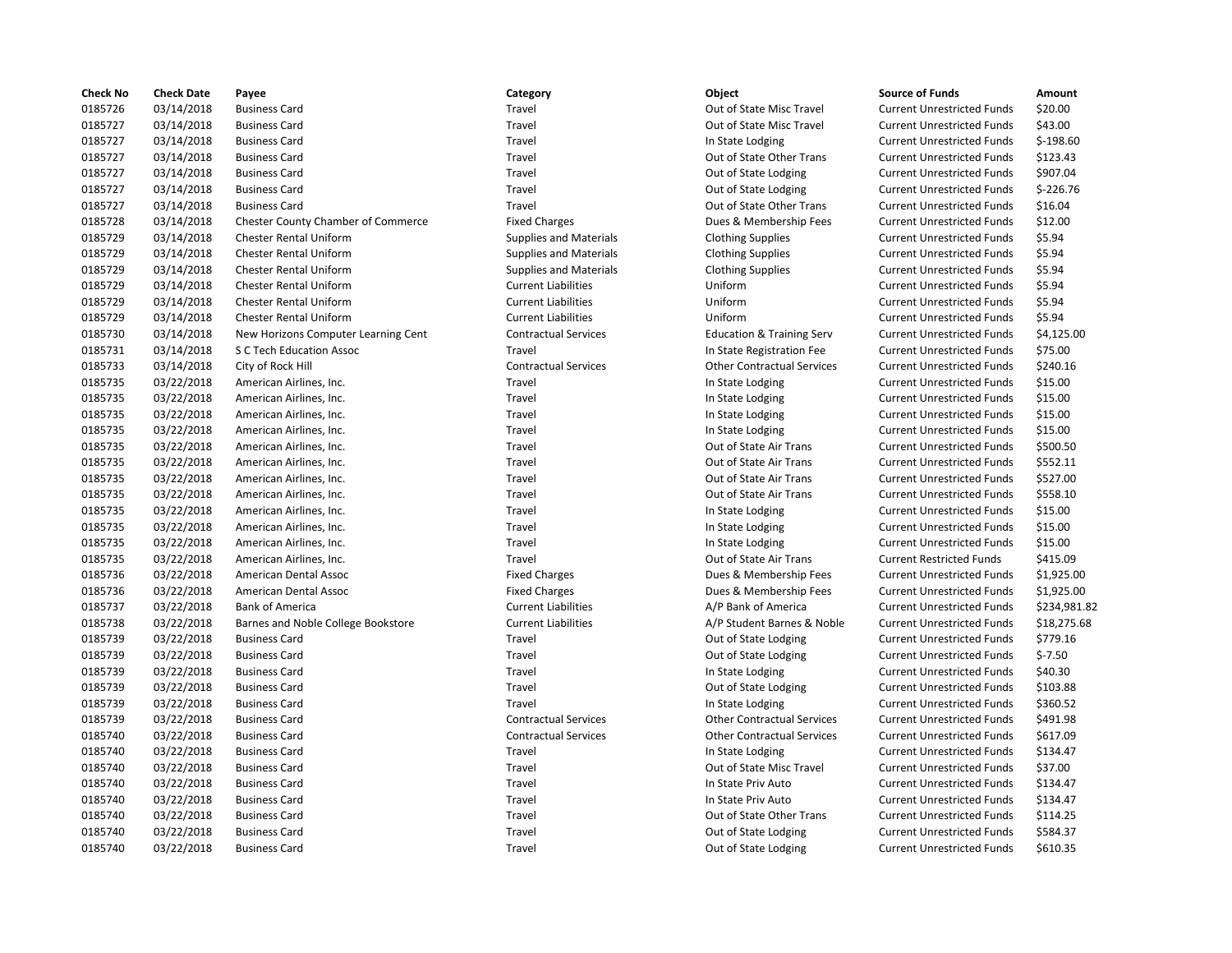| <b>Check No</b> | <b>Check Date</b> | Payee                               | Category                      | Object                             | <b>Source of Funds</b>            | Amount     |
|-----------------|-------------------|-------------------------------------|-------------------------------|------------------------------------|-----------------------------------|------------|
| 0185740         | 03/22/2018        | <b>Business Card</b>                | Travel                        | Out of State Air Trans             | <b>Current Unrestricted Funds</b> | \$50.00    |
| 0185740         | 03/22/2018        | <b>Business Card</b>                | Travel                        | Out of State Air Trans             | <b>Current Unrestricted Funds</b> | \$50.00    |
| 0185740         | 03/22/2018        | <b>Business Card</b>                | Travel                        | In State Lodging                   | <b>Current Unrestricted Funds</b> | \$241.92   |
| 0185740         | 03/22/2018        | <b>Business Card</b>                | Travel                        | In State Lodging                   | <b>Current Unrestricted Funds</b> | \$241.92   |
| 0185740         | 03/22/2018        | <b>Business Card</b>                | Travel                        | In State Lodging                   | <b>Current Unrestricted Funds</b> | \$157.40   |
| 0185740         | 03/22/2018        | <b>Business Card</b>                | Travel                        | In State Lodging                   | <b>Current Unrestricted Funds</b> | \$164.63   |
| 0185740         | 03/22/2018        | <b>Business Card</b>                | Travel                        | In State Lodging                   | <b>Current Unrestricted Funds</b> | \$164.63   |
| 0185740         | 03/22/2018        | <b>Business Card</b>                | Travel                        | Out of State Lodging               | <b>Current Unrestricted Funds</b> | \$649.50   |
| 0185740         | 03/22/2018        | <b>Business Card</b>                | Travel                        | Out of State Lodging               | <b>Current Unrestricted Funds</b> | \$743.76   |
| 0185740         | 03/22/2018        | <b>Business Card</b>                | Travel                        | Out of State Lodging               | <b>Current Unrestricted Funds</b> | \$826.56   |
| 0185740         | 03/22/2018        | <b>Business Card</b>                | Travel                        | Out of State Lodging               | <b>Current Unrestricted Funds</b> | \$1,347.84 |
| 0185740         | 03/22/2018        | <b>Business Card</b>                | Travel                        | Out of State Lodging               | <b>Current Unrestricted Funds</b> | \$1,347.84 |
| 0185740         | 03/22/2018        | <b>Business Card</b>                | Travel                        | Out of State Lodging               | <b>Current Unrestricted Funds</b> | \$1,392.92 |
| 0185741         | 03/22/2018        | <b>Chester Rental Uniform</b>       | <b>Current Liabilities</b>    | Misc                               | <b>Current Unrestricted Funds</b> | \$26.10    |
| 0185741         | 03/22/2018        | <b>Chester Rental Uniform</b>       | <b>Current Liabilities</b>    | Misc                               | <b>Current Unrestricted Funds</b> | \$26.10    |
| 0185741         | 03/22/2018        | <b>Chester Rental Uniform</b>       | <b>Current Liabilities</b>    | Misc                               | <b>Current Unrestricted Funds</b> | \$26.10    |
| 0185741         | 03/22/2018        | Chester Rental Uniform              | <b>Current Liabilities</b>    | Misc                               | <b>Current Unrestricted Funds</b> | \$26.10    |
| 0185741         | 03/22/2018        | <b>Chester Rental Uniform</b>       | <b>Supplies and Materials</b> | <b>Clothing Supplies</b>           | <b>Current Unrestricted Funds</b> | \$26.10    |
| 0185741         | 03/22/2018        | <b>Chester Rental Uniform</b>       | Supplies and Materials        | <b>Clothing Supplies</b>           | <b>Current Unrestricted Funds</b> | \$26.10    |
| 0185741         | 03/22/2018        | <b>Chester Rental Uniform</b>       | <b>Supplies and Materials</b> | <b>Clothing Supplies</b>           | <b>Current Unrestricted Funds</b> | \$26.10    |
| 0185741         | 03/22/2018        | Chester Rental Uniform              | Supplies and Materials        |                                    | <b>Current Unrestricted Funds</b> | \$26.10    |
|                 |                   |                                     |                               | <b>Clothing Supplies</b>           |                                   |            |
| 0185742         | 03/22/2018        | <b>Chester Rental Uniform</b>       | <b>Supplies and Materials</b> | <b>Clothing Supplies</b>           | <b>Current Unrestricted Funds</b> | \$5.94     |
| 0185742         | 03/22/2018        | <b>Chester Rental Uniform</b>       | <b>Supplies and Materials</b> | <b>Clothing Supplies</b>           | <b>Current Unrestricted Funds</b> | \$5.94     |
| 0185742         | 03/22/2018        | <b>Chester Rental Uniform</b>       | <b>Supplies and Materials</b> | <b>Clothing Supplies</b>           | <b>Current Unrestricted Funds</b> | \$5.94     |
| 0185743         | 03/22/2018        | Michael L. Cloninger                | <b>Supplies and Materials</b> | <b>Education Supplies</b>          | <b>Current Unrestricted Funds</b> | \$250.00   |
| 0185743         | 03/22/2018        | Michael L. Cloninger                | <b>Supplies and Materials</b> | <b>Education Supplies</b>          | <b>Current Unrestricted Funds</b> | \$94.08    |
| 0185744         | 03/22/2018        | Government Finance Officers Assoc o | Travel                        | In State Registration Fee          | <b>Current Unrestricted Funds</b> | \$95.00    |
| 0185745         | 03/22/2018        | <b>Riverview Medical Clinic</b>     | <b>Contractual Services</b>   | <b>Other Professional Services</b> | <b>Current Unrestricted Funds</b> | \$40.00    |
| 0185745         | 03/22/2018        | <b>Riverview Medical Clinic</b>     | <b>Contractual Services</b>   | <b>Other Professional Services</b> | <b>Current Unrestricted Funds</b> | \$40.00    |
| 0185746         | 03/22/2018        | S C Human Affairs Commission        | Travel                        | In State Registration Fee          | <b>Current Unrestricted Funds</b> | \$40.00    |
| 0185746         | 03/22/2018        | S C Human Affairs Commission        | Travel                        | In State Registration Fee          | <b>Current Unrestricted Funds</b> | \$40.00    |
| 0185748         | 03/23/2018        | Boans Locksmith Shop                | <b>Contractual Services</b>   | <b>Other Professional Services</b> | <b>Current Unrestricted Funds</b> | \$235.00   |
| 0185749         | 03/23/2018        | Carolina Mower & Equipment, Inc.    | <b>Supplies and Materials</b> | <b>Maintenance Supplies</b>        | <b>Current Unrestricted Funds</b> | \$87.69    |
| 0185749         | 03/23/2018        | Carolina Mower & Equipment, Inc.    | <b>Supplies and Materials</b> | Maintenance Supplies               | <b>Current Unrestricted Funds</b> | \$402.18   |
| 0185749         | 03/23/2018        | Carolina Mower & Equipment, Inc.    | <b>Supplies and Materials</b> | Maintenance Supplies               | <b>Current Unrestricted Funds</b> | \$28.23    |
| 0185750         | 03/23/2018        | Global Public Safety LLC            | Equipment                     | Other Equipment                    | <b>County Projects</b>            | $$-0.02$   |
| 0185750         | 03/23/2018        | Global Public Safety LLC            | Equipment                     | Other Equipment                    | <b>County Projects</b>            | \$320.24   |
| 0185750         | 03/23/2018        | Global Public Safety LLC            | Equipment                     | Other Equipment                    | <b>County Projects</b>            | \$13.82    |
| 0185750         | 03/23/2018        | Global Public Safety LLC            | Equipment                     | Other Equipment                    | <b>County Projects</b>            | \$210.20   |
| 0185750         | 03/23/2018        | Global Public Safety LLC            | Equipment                     | Other Equipment                    | <b>County Projects</b>            | \$17.89    |
| 0185750         | 03/23/2018        | Global Public Safety LLC            | Equipment                     | Other Equipment                    | <b>County Projects</b>            | \$169.94   |
| 0185750         | 03/23/2018        | Global Public Safety LLC            | Equipment                     | Other Equipment                    | <b>County Projects</b>            | \$110.66   |
| 0185750         | 03/23/2018        | Global Public Safety LLC            | Equipment                     | Other Equipment                    | <b>County Projects</b>            | \$136.49   |
| 0185750         | 03/23/2018        | Global Public Safety LLC            | Equipment                     | Other Equipment                    | <b>County Projects</b>            | \$24.00    |
| 0185750         | 03/23/2018        | Global Public Safety LLC            | Equipment                     | Other Equipment                    | <b>County Projects</b>            | \$60.00    |
| 0185750         | 03/23/2018        | Global Public Safety LLC            | Equipment                     | Other Equipment                    | <b>County Projects</b>            | \$675.00   |
| 0185750         | 03/23/2018        | Global Public Safety LLC            | Equipment                     | Other Equipment                    | <b>County Projects</b>            | \$570.00   |

## Travel **1874 2018** Out of State Air Trans Current Unrestricted Funds 550.00 0185740 03/22/2018 Business Card Travel Out of State Air Trans Current Unrestricted Funds \$50.00 0185740 03/22/2018 Business Card Travel In State Lodging Current Unrestricted Funds \$241.92 Travel **12018 In State Lodging Current Unrestricted Funds** \$241.92 Travel **1200 03/22/2018 In State Lodging Current Unrestricted Funds** \$157.40 Travel **1202 1218 In State Lodging Current Unrestricted Funds** \$164.63 Travel **1202 1202 In State Lodging Current Unrestricted Funds** 5164.63 Travel **1878 2022** Out of State Lodging Current Unrestricted Funds 5649.50 Travel **2008** 2018 Out of State Lodging Current Unrestricted Funds 5743.76 Travel **1200 1200 1200 1300 03/2018 Business Current Unrestricted Funds** 5826.56 Travel **1.22018 COM** Out of State Lodging Current Unrestricted Funds 51,347.84 Travel **1.2.2018 Business Contract Current Unrestricted Funds** 51,392.92 Ourrent Liabilities **Current Liabilities** Misc **Misc Current Unit Current Unrestricted Funds** \$26.10 Current Liabilities **Current Liabilities** Misc **Current United Funds** \$26.10 0185741 03/22/2018 Chester Rental Uniform Current Liabilities Misc Current Unrestricted Funds \$26.10 0185741 03/22/2018 Chester Rental Uniform Supplies and Materials Clothing Supplies Current Unrestricted Funds \$26.10 0185741 03/22/2018 Chester Rental Uniform Supplies and Materials Clothing Supplies Current Unrestricted Funds \$26.10 0185741 03/22/2018 Chester Rental Uniform Supplies and Materials Clothing Supplies Current Unrestricted Funds \$26.10 0185741 03/22/2018 Chester Rental Uniform Supplies and Materials Clothing Supplies Current Unrestricted Funds \$26.10 Supplies and Materials **Clothing Supplies Current Unrestricted Funds** \$5.94 Supplies and Materials **Clothing Supplies Current Unrestricted Funds** \$5.94 Supplies and Materials **Clothing Supplies** Current Unrestricted Funds \$5.94 0185743 03/22/2018 Michael L. Cloninger Supplies and Materials Education Supplies Current Unrestricted Funds \$250.00 Supplies and Materials **Education Supplies** Current Unrestricted Funds \$94.08 Assoc o Travel Communication Finance Current Unrestricted Funds \$95.00 0185745 03/22/2018 Riverview Medical Clinic Contractual Services Other Professional Services Current Unrestricted Funds \$40.00 0185745 03/22/2018 Riverview Medical Clinic Contractual Services Other Professional Services Current Unrestricted Funds \$40.00 018 1730 1762 1222/2018 S Current Unrestricted Funds Current Unrestricted Funds 540.00 0185746 03/22/2018 S C Human Affairs Commission Travel In State Registration Fee Current Unrestricted Funds \$40.00 0185748 03/23/2018 Boans Locksmith Shop Contractual Services Other Professional Services Current Unrestricted Funds \$235.00 027.69 1.1.1 Carolina Movement, Inc. Supplies and Materials Maintenance Supplies Current Unrestricted Funds % to Samment Annual Assembles Annual States Current Unrestricted Funds % 0.697.69 018 15.0018 of the Current Unrestricted Funds Supplies and Materials Maintenance Supplies Current Unrestricted Funds \$402.18 022 of the Carolina Carolina Movement Movement, Inc. Supplies and Materials Maintenance Supplies Current Unrestricted Funds \$28.23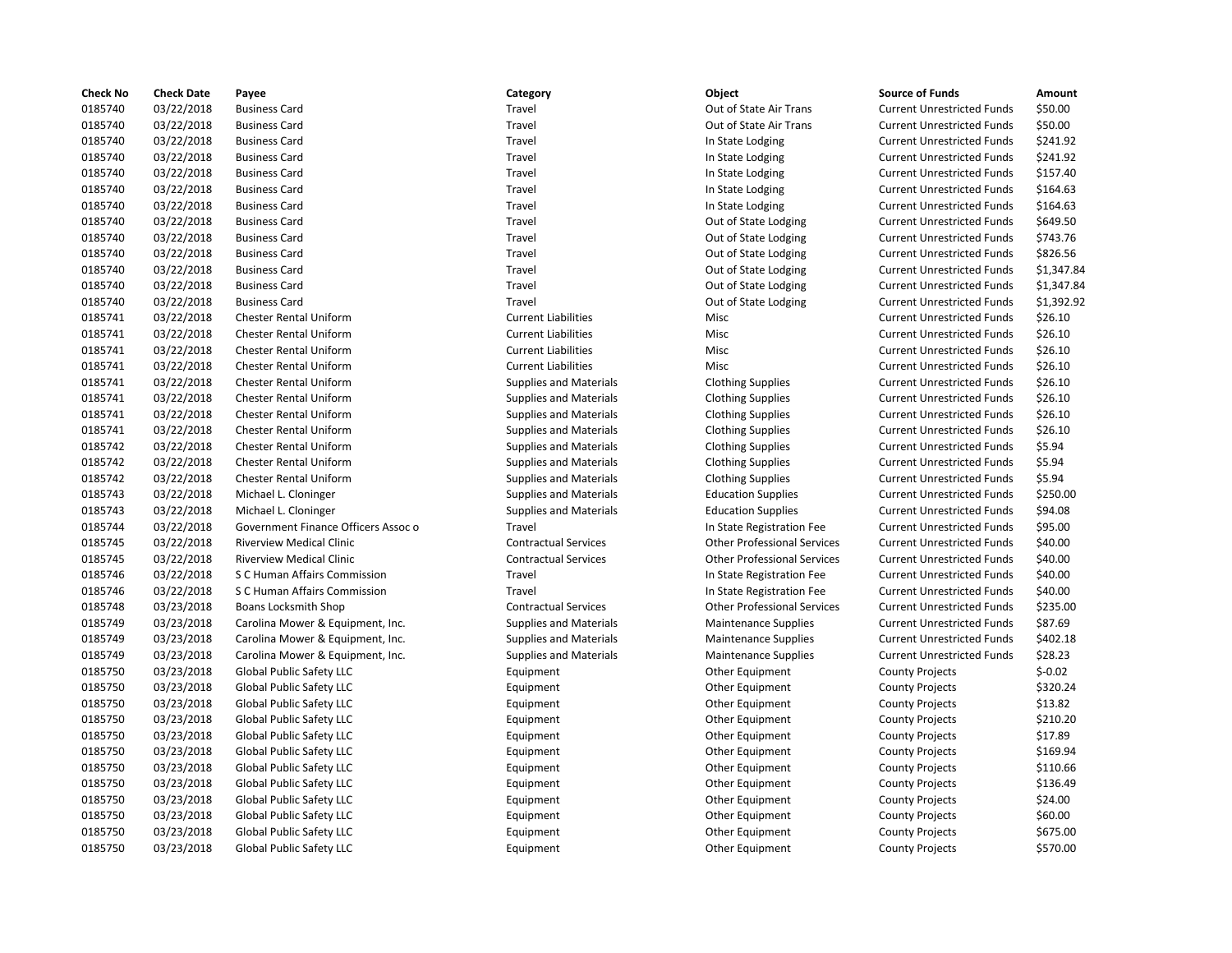| <b>Check No</b> | <b>Check Date</b> | Payee                               | Category                      | Object                             | <b>Source of Funds</b>            | Amount     |
|-----------------|-------------------|-------------------------------------|-------------------------------|------------------------------------|-----------------------------------|------------|
| 0185751         | 03/23/2018        | McMillan Pazdan Smith Architecture  | Permanent Improvements        | Fees, Arch, Eng & Other            | <b>Unexpended Plant</b>           | \$4,150.00 |
| 0185752         | 03/23/2018        | Siteone Landscape Supply, Llc       | <b>Supplies and Materials</b> | <b>Maintenance Supplies</b>        | <b>Current Unrestricted Funds</b> | \$375.55   |
| 0185753         | 03/23/2018        | <b>Stripe Masters</b>               | <b>Contractual Services</b>   | <b>Other Professional Services</b> | <b>County Projects</b>            | \$1,925.00 |
| 0185754         | 03/23/2018        | Joe L Versen Appraisals Llc         | <b>Contractual Services</b>   | <b>Other Professional Services</b> | <b>Current Unrestricted Funds</b> | \$3,000.00 |
| 0185755         | 03/23/2018        | Ameripride Services Inc             | <b>Supplies and Materials</b> | <b>Major Supplies</b>              | <b>Current Unrestricted Funds</b> | \$26.75    |
| 0185755         | 03/23/2018        | Ameripride Services Inc             | <b>Supplies and Materials</b> | <b>Major Supplies</b>              | <b>Current Unrestricted Funds</b> | \$59.53    |
| 0185756         | 03/23/2018        | <b>Atlanta Dental Supply</b>        | <b>Contractual Services</b>   | <b>General Repair</b>              | <b>Current Unrestricted Funds</b> | \$333.00   |
| 0185756         | 03/23/2018        | <b>Atlanta Dental Supply</b>        | <b>Contractual Services</b>   | <b>General Repair</b>              | <b>Current Unrestricted Funds</b> | \$286.79   |
| 0185757         | 03/23/2018        | Best Rent A Car                     | Travel                        | Travel                             | <b>Current Unrestricted Funds</b> | \$123.37   |
| 0185757         | 03/23/2018        | Best Rent A Car                     | Travel                        | Travel                             | <b>Current Unrestricted Funds</b> | \$50.25    |
| 0185757         | 03/23/2018        | Best Rent A Car                     | Travel                        | Travel                             | <b>Current Unrestricted Funds</b> | \$41.22    |
| 0185757         | 03/23/2018        | Best Rent A Car                     | Travel                        | Travel                             | <b>Current Unrestricted Funds</b> | \$91.22    |
| 0185757         | 03/23/2018        | Best Rent A Car                     | Travel                        | Travel                             | <b>Current Unrestricted Funds</b> | \$134.50   |
| 0185757         | 03/23/2018        | Best Rent A Car                     | Travel                        | Travel                             | <b>Current Unrestricted Funds</b> | \$139.30   |
| 0185757         | 03/23/2018        | Best Rent A Car                     | Travel                        | Travel                             | <b>Current Unrestricted Funds</b> | \$52.45    |
| 0185757         |                   |                                     | Travel                        | Travel                             |                                   | \$137.90   |
|                 | 03/23/2018        | Best Rent A Car                     | Travel                        | Travel                             | <b>Current Unrestricted Funds</b> |            |
| 0185757         | 03/23/2018        | Best Rent A Car                     |                               |                                    | <b>Current Unrestricted Funds</b> | \$155.24   |
| 0185758         | 03/23/2018        | <b>Bridge Interpreting Service</b>  | <b>Contractual Services</b>   | <b>Other Professional Services</b> | <b>Current Unrestricted Funds</b> | \$4,560.00 |
| 0185759         | 03/23/2018        | Canon Solutions America Inc         | <b>Fixed Charges</b>          | Leased To Own Equip                | <b>Current Unrestricted Funds</b> | \$7,429.08 |
| 0185759         | 03/23/2018        | Canon Solutions America Inc         | <b>Supplies and Materials</b> | Photocopy Supplies                 | <b>Current Unrestricted Funds</b> | \$170.64   |
| 0185759         | 03/23/2018        | Canon Solutions America Inc         | <b>Supplies and Materials</b> | Photocopy Supplies                 | <b>Current Unrestricted Funds</b> | \$18.14    |
| 0185760         | 03/23/2018        | Caretaker Management Service Inc    | <b>Contractual Services</b>   | <b>Other Contractual Services</b>  | <b>Current Unrestricted Funds</b> | \$1,050.00 |
| 0185760         | 03/23/2018        | Caretaker Management Service Inc    | <b>Contractual Services</b>   | <b>Other Contractual Services</b>  | <b>Current Unrestricted Funds</b> | \$400.00   |
| 0185760         | 03/23/2018        | Caretaker Management Service Inc    | <b>Contractual Services</b>   | <b>Other Professional Services</b> | <b>Current Unrestricted Funds</b> | \$450.00   |
| 0185761         | 03/23/2018        | Carolina Couriers, LLC              | <b>Contractual Services</b>   | <b>Other Contractual Services</b>  | <b>Current Unrestricted Funds</b> | \$700.00   |
| 0185762         | 03/23/2018        | Carolina Elevator Service Inc       | <b>Contractual Services</b>   | <b>Other Contractual Services</b>  | <b>Current Unrestricted Funds</b> | \$395.00   |
| 0185763         | 03/23/2018        | Carolina Landscape Supplies Inc.    | <b>Supplies and Materials</b> | <b>Maintenance Supplies</b>        | <b>Current Unrestricted Funds</b> | \$1,262.50 |
| 0185764         | 03/23/2018        | Carolina Mower & Equipment, Inc.    | <b>Supplies and Materials</b> | <b>Maintenance Supplies</b>        | <b>Current Unrestricted Funds</b> | \$130.76   |
| 0185765         | 03/23/2018        | Cengage Learning Inc                | <b>Contractual Services</b>   | <b>Other Professional Services</b> | <b>Current Unrestricted Funds</b> | \$3,295.00 |
| 0185766         | 03/23/2018        | Chester County Sheriff's Office Att | <b>Contractual Services</b>   | <b>Other Contractual Services</b>  | <b>Current Unrestricted Funds</b> | \$350.00   |
| 0185766         | 03/23/2018        | Chester County Sheriff's Office Att | <b>Contractual Services</b>   | <b>Other Contractual Services</b>  | <b>Current Unrestricted Funds</b> | \$325.00   |
| 0185767         | 03/23/2018        | City Electric Supply                | <b>Supplies and Materials</b> | <b>Maintenance Supplies</b>        | <b>Current Unrestricted Funds</b> | \$1,299.60 |
| 0185767         | 03/23/2018        | City Electric Supply                | <b>Contractual Services</b>   | <b>General Repair</b>              | <b>Current Unrestricted Funds</b> | \$0.01     |
| 0185768         | 03/23/2018        | Dade Paper and Bag Co               | <b>Supplies and Materials</b> | Janitorial Supplies                | <b>Current Unrestricted Funds</b> | \$725.26   |
| 0185768         | 03/23/2018        | Dade Paper and Bag Co               | <b>Supplies and Materials</b> | Janitorial Supplies                | <b>Current Unrestricted Funds</b> | \$2,712.02 |
| 0185768         | 03/23/2018        | Dade Paper and Bag Co               | <b>Supplies and Materials</b> | Janitorial Supplies                | <b>Current Unrestricted Funds</b> | \$141.84   |
| 0185769         | 03/23/2018        | Data Network Solutions Inc          | <b>Contractual Services</b>   | <b>Other Contractual Services</b>  | <b>Current Unrestricted Funds</b> | \$2,000.00 |
| 0185770         | 03/23/2018        | Diversified Signs and Graphics      | <b>Contractual Services</b>   | <b>Other Professional Services</b> | <b>Unexpended Plant</b>           | \$100.00   |
| 0185771         | 03/23/2018        | Drums Tire & Battery Service        | <b>Contractual Services</b>   | Motor Vehicle Repair               | <b>Current Unrestricted Funds</b> | \$97.00    |
| 0185772         | 03/23/2018        | Ellucian Inc                        | <b>Contractual Services</b>   | <b>Other Professional Services</b> | <b>Current Unrestricted Funds</b> | \$639.00   |
| 0185772         | 03/23/2018        | Ellucian Inc                        | <b>Contractual Services</b>   | <b>Other Professional Services</b> | <b>Current Unrestricted Funds</b> | \$426.00   |
| 0185773         | 03/23/2018        | Fastenal                            | <b>Contractual Services</b>   | <b>Other Contractual Services</b>  | <b>Current Unrestricted Funds</b> | \$101.69   |
| 0185774         | 03/23/2018        | Follett School Solutions, Inc.      | Equipment                     | Library Books, Maps & Film         | <b>Current Unrestricted Funds</b> | \$1,172.32 |
| 0185774         | 03/23/2018        | Follett School Solutions, Inc.      | Equipment                     | Library Books, Maps & Film         | <b>Current Unrestricted Funds</b> | \$2,680.28 |
| 0185774         | 03/23/2018        | Follett School Solutions, Inc.      | Equipment                     | Library Books, Maps & Film         | <b>Current Unrestricted Funds</b> | \$955.76   |
| 0185774         | 03/23/2018        | Follett School Solutions, Inc.      | Equipment                     | Library Books, Maps & Film         | <b>Current Unrestricted Funds</b> | \$464.21   |
| 0185775         | 03/23/2018        | Fort Mill B B Q Comp.               | <b>Supplies and Materials</b> | <b>Food Supplies</b>               | <b>Current Unrestricted Funds</b> | \$557.30   |
|                 |                   |                                     |                               |                                    |                                   |            |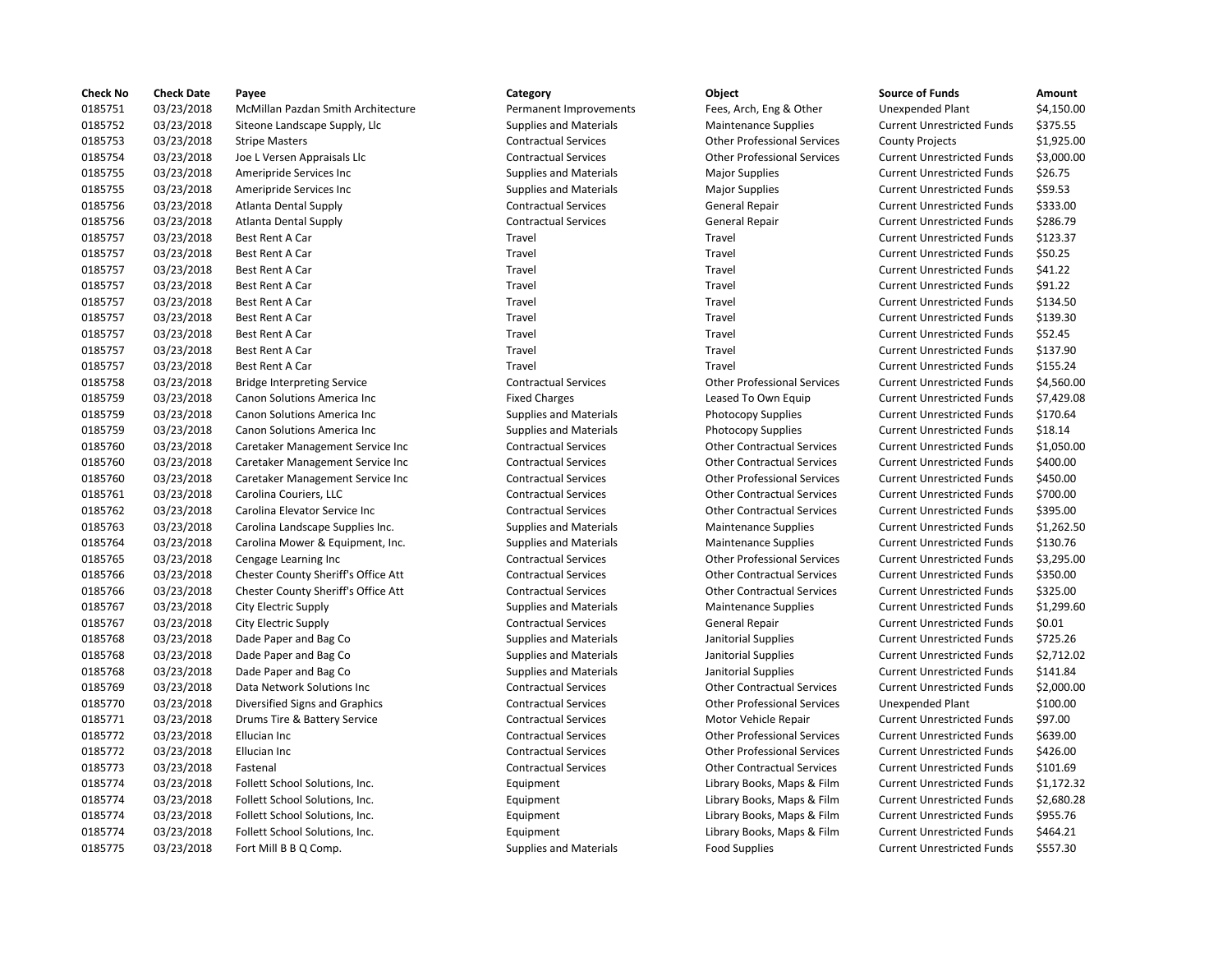| <b>Check No</b> | <b>Check Date</b> | Payee                               | Category                      | Object                             | <b>Source of Funds</b>            | Amount     |
|-----------------|-------------------|-------------------------------------|-------------------------------|------------------------------------|-----------------------------------|------------|
| 0185776         | 03/23/2018        | Galls, an Aramark Company           | <b>Supplies and Materials</b> | <b>Clothing Supplies</b>           | <b>Current Unrestricted Funds</b> | \$13.32    |
| 0185776         | 03/23/2018        | Galls, an Aramark Company           | <b>Supplies and Materials</b> | <b>Clothing Supplies</b>           | <b>Current Unrestricted Funds</b> | \$225.88   |
| 0185777         | 03/23/2018        | <b>GOBL Library Solutions</b>       | Equipment                     | Library Books, Maps & Film         | <b>Current Unrestricted Funds</b> | \$78.40    |
| 0185777         | 03/23/2018        | <b>GOBL Library Solutions</b>       | Equipment                     | Library Books, Maps & Film         | <b>Current Unrestricted Funds</b> | \$3,672.84 |
| 0185778         | 03/23/2018        | Graybar Electric Co                 | <b>Contractual Services</b>   | <b>General Repair</b>              | <b>Current Unrestricted Funds</b> | \$382.76   |
| 0185778         | 03/23/2018        | Graybar Electric Co                 | <b>Contractual Services</b>   | General Repair                     | <b>Current Unrestricted Funds</b> | \$161.89   |
| 0185778         | 03/23/2018        | Graybar Electric Co                 | <b>Contractual Services</b>   | General Repair                     | <b>Current Unrestricted Funds</b> | \$126.29   |
| 0185778         | 03/23/2018        | Graybar Electric Co                 | <b>Contractual Services</b>   | General Repair                     | <b>Current Unrestricted Funds</b> | \$198.38   |
| 0185779         | 03/23/2018        | Hoffman and Hoffman Inc             | <b>Contractual Services</b>   | <b>General Repair</b>              | <b>Current Unrestricted Funds</b> | \$6,055.00 |
| 0185780         | 03/23/2018        | The Honey Baked Ham Co #1543        | <b>Supplies and Materials</b> | <b>Food Supplies</b>               | <b>Current Unrestricted Funds</b> | \$48.02    |
| 0185780         | 03/23/2018        | The Honey Baked Ham Co #1543        | <b>Supplies and Materials</b> | <b>Food Supplies</b>               | <b>Current Unrestricted Funds</b> | \$183.59   |
| 0185780         | 03/23/2018        | The Honey Baked Ham Co #1543        | <b>Supplies and Materials</b> | <b>Food Supplies</b>               | <b>Current Unrestricted Funds</b> | \$271.62   |
| 0185781         | 03/23/2018        | IData Incorporated                  | <b>Contractual Services</b>   | <b>Other Professional Services</b> | <b>Current Unrestricted Funds</b> | \$202.50   |
| 0185781         | 03/23/2018        | IData Incorporated                  | <b>Contractual Services</b>   | <b>Other Professional Services</b> | <b>Current Unrestricted Funds</b> | \$573.75   |
| 0185782         | 03/23/2018        | Lancaster News                      | <b>Contractual Services</b>   | Advertising                        | <b>Current Unrestricted Funds</b> | \$26.74    |
| 0185783         | 03/23/2018        | Lowes Home Centers                  | <b>Contractual Services</b>   | <b>General Repair</b>              | <b>Current Unrestricted Funds</b> | \$314.98   |
| 0185783         | 03/23/2018        | <b>Lowes Home Centers</b>           | <b>Contractual Services</b>   | General Repair                     | <b>Current Unrestricted Funds</b> | \$86.81    |
| 0185783         | 03/23/2018        | Lowes Home Centers                  | <b>Contractual Services</b>   | <b>General Repair</b>              | <b>Current Unrestricted Funds</b> | \$197.82   |
| 0185784         | 03/23/2018        | ManagedPrint Inc                    | <b>Contractual Services</b>   | Printing                           | <b>Current Unrestricted Funds</b> | \$1,548.57 |
| 0185784         | 03/23/2018        | ManagedPrint Inc                    | <b>Contractual Services</b>   | Printing                           | <b>Current Unrestricted Funds</b> | \$1,432.42 |
| 0185784         | 03/23/2018        | ManagedPrint Inc                    | <b>Contractual Services</b>   | Printing                           | <b>Current Unrestricted Funds</b> | \$902.82   |
| 0185785         | 03/23/2018        | Merus Refreshment Services Inc      | <b>Supplies and Materials</b> | <b>Food Supplies</b>               | <b>Current Unrestricted Funds</b> | \$81.03    |
| 0185786         | 03/23/2018        | MSB Resources, Inc.                 | <b>Contractual Services</b>   | <b>Other Professional Services</b> | <b>Current Unrestricted Funds</b> | \$445.00   |
| 0185787         | 03/23/2018        | Ontario Investments, Inc.           | <b>Fixed Charges</b>          | Rental Data Processing Equip       | <b>Current Unrestricted Funds</b> | \$768.05   |
| 0185787         | 03/23/2018        | Ontario Investments, Inc.           | <b>Fixed Charges</b>          | Rental Data Processing Equip       | <b>Current Unrestricted Funds</b> | \$175.40   |
| 0185787         | 03/23/2018        | Ontario Investments, Inc.           | <b>Fixed Charges</b>          | Leased To Own Equip                | <b>Current Unrestricted Funds</b> | \$1,730.13 |
| 0185787         | 03/23/2018        | Ontario Investments, Inc.           | <b>Fixed Charges</b>          | Rental Data Processing Equip       | <b>Current Unrestricted Funds</b> | \$7,383.53 |
| 0185787         | 03/23/2018        | Ontario Investments, Inc.           | <b>Fixed Charges</b>          | Rental Data Processing Equip       | <b>Current Unrestricted Funds</b> | \$409.28   |
| 0185788         | 03/23/2018        | Panera LLC                          | <b>Supplies and Materials</b> | <b>Food Supplies</b>               | <b>Current Unrestricted Funds</b> | \$49.57    |
| 0185788         | 03/23/2018        | Panera LLC                          | <b>Supplies and Materials</b> | <b>Food Supplies</b>               | <b>Current Unrestricted Funds</b> | \$19.16    |
| 0185788         | 03/23/2018        | Panera LLC                          | <b>Supplies and Materials</b> | <b>Food Supplies</b>               | <b>Current Unrestricted Funds</b> | \$61.05    |
| 0185788         | 03/23/2018        | Panera LLC                          | <b>Supplies and Materials</b> | <b>Food Supplies</b>               | <b>Current Unrestricted Funds</b> | \$87.71    |
| 0185789         | 03/23/2018        | QLESS, INC.                         | <b>Contractual Services</b>   | <b>Other Professional Services</b> | <b>Current Unrestricted Funds</b> | \$5,601.02 |
| 0185790         | 03/23/2018        | <b>Qualtrics LLC</b>                | <b>Contractual Services</b>   | <b>Other Professional Services</b> | <b>Current Unrestricted Funds</b> | \$833.25   |
| 0185791         | 03/23/2018        | RMF Engineering Inc                 | Permanent Improvements        | Fees, Arch, Eng & Other            | <b>County Projects</b>            | \$12,650.0 |
| 0185792         | 03/23/2018        | Seamon Whiteside & Associates, Inc. | Permanent Improvements        | Fees, Arch, Eng & Other            | <b>County Projects</b>            | \$250.00   |
| 0185793         | 03/23/2018        | <b>SKC Communications</b>           | Equipment                     | Non Capitalized Equipment          | <b>Current Unrestricted Funds</b> | \$193.44   |
| 0185793         | 03/23/2018        | <b>SKC Communications</b>           | Equipment                     | Non Capitalized Equipment          | <b>Current Unrestricted Funds</b> | \$2,286.68 |
| 0185793         | 03/23/2018        | <b>SKC Communications</b>           | Equipment                     | Non Capitalized Equipment          | <b>Current Unrestricted Funds</b> | \$120.00   |
| 0185793         | 03/23/2018        | <b>SKC Communications</b>           | Equipment                     | Non Capitalized Equipment          | <b>Current Unrestricted Funds</b> | \$193.44   |
| 0185794         | 03/23/2018        | <b>Snipes</b>                       | <b>Supplies and Materials</b> | Janitorial Supplies                | <b>Current Unrestricted Funds</b> | \$35.31    |
| 0185795         | 03/23/2018        | Sourceone Healthcare                | <b>Supplies and Materials</b> | Medical & Lab Supplies             | <b>Current Unrestricted Funds</b> | \$133.33   |
| 0185796         | 03/23/2018        | Staffmark                           | <b>Contractual Services</b>   | <b>Other Contractual Services</b>  | <b>Current Unrestricted Funds</b> | \$130.89   |
| 0185796         | 03/23/2018        | Staffmark                           | <b>Contractual Services</b>   | <b>Other Professional Services</b> | <b>Current Unrestricted Funds</b> | \$223.48   |
| 0185796         | 03/23/2018        | Staffmark                           | <b>Contractual Services</b>   | <b>Other Professional Services</b> | <b>Current Unrestricted Funds</b> | \$130.89   |
| 0185796         | 03/23/2018        | Staffmark                           | <b>Contractual Services</b>   | <b>Other Contractual Services</b>  | <b>Current Unrestricted Funds</b> | \$522.59   |
| 0185796         | 03/23/2018        | Staffmark                           | <b>Contractual Services</b>   | <b>Other Contractual Services</b>  | <b>Current Unrestricted Funds</b> | \$522.59   |
|                 |                   |                                     |                               |                                    |                                   |            |

# 0185796 03/23/2018 Staffmark Contractual Services Other Contractual Services Current Unrestricted Funds \$522.59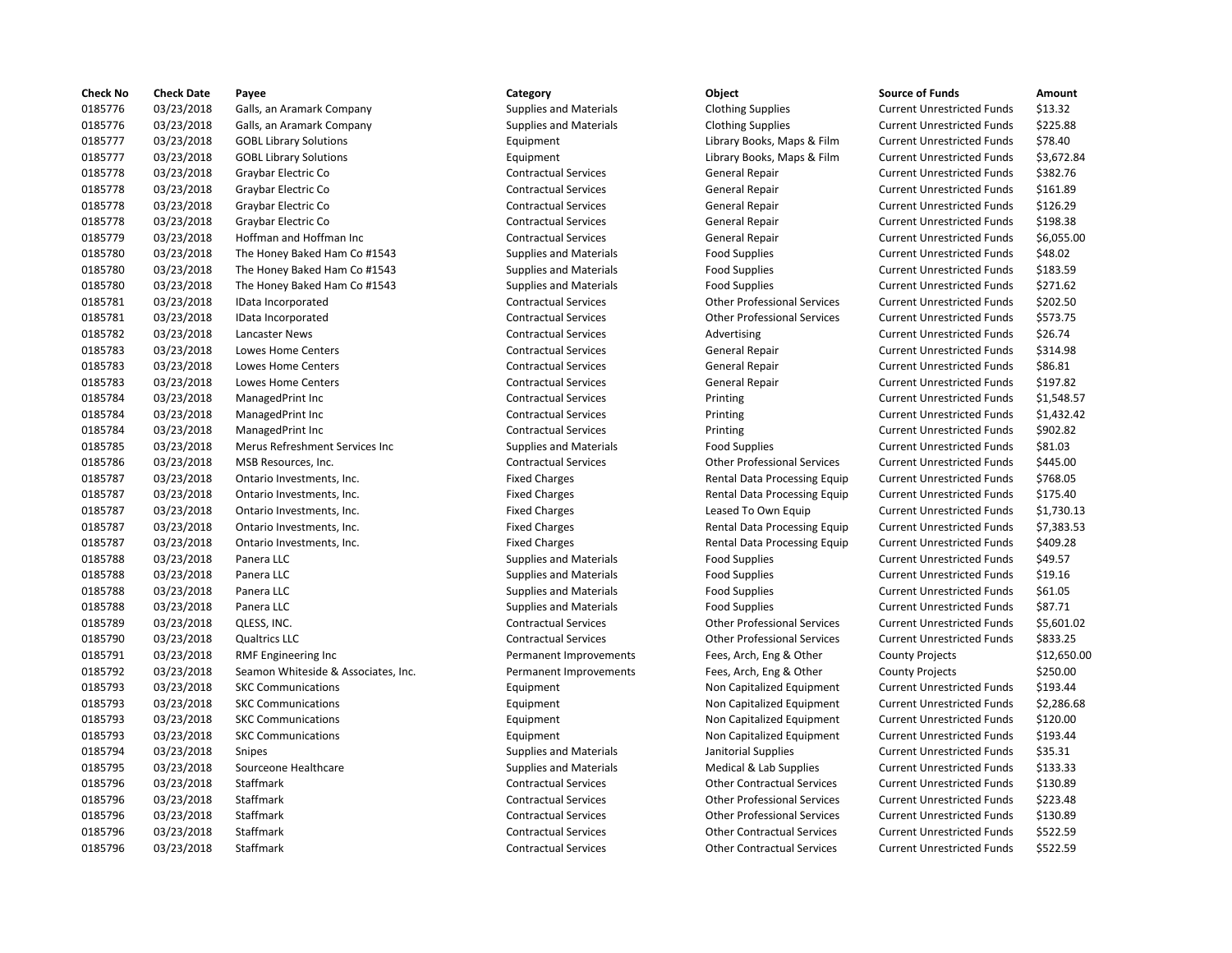| <b>Check No</b> | <b>Check Date</b> | Payee                                         | Category                      | Object                             | <b>Source of Funds</b>            | <b>Amount</b> |
|-----------------|-------------------|-----------------------------------------------|-------------------------------|------------------------------------|-----------------------------------|---------------|
| 0185797         | 03/23/2018        | Stericycle Inc                                | <b>Contractual Services</b>   | <b>Other Professional Services</b> | <b>Current Unrestricted Funds</b> | \$179.32      |
| 0185797         | 03/23/2018        | Stericycle Inc                                | <b>Contractual Services</b>   | <b>Other Professional Services</b> | <b>Current Unrestricted Funds</b> | \$245.92      |
| 0185797         | 03/23/2018        | Stericycle Inc                                | <b>Contractual Services</b>   | <b>Other Professional Services</b> | <b>Current Unrestricted Funds</b> | \$10.25       |
| 0185797         | 03/23/2018        | Stericycle Inc                                | <b>Contractual Services</b>   | <b>Other Professional Services</b> | <b>Current Unrestricted Funds</b> | \$76.85       |
| 0185798         | 03/23/2018        | <b>TEAM Mechanical, LLC</b>                   | <b>Contractual Services</b>   | General Repair                     | <b>Current Unrestricted Funds</b> | \$4,503.54    |
| 0185798         | 03/23/2018        | <b>TEAM Mechanical, LLC</b>                   | <b>Contractual Services</b>   | General Repair                     | <b>Current Unrestricted Funds</b> | \$2,568.00    |
| 0185799         | 03/23/2018        | Unified Av Systems                            | <b>Supplies and Materials</b> | <b>Education Supplies</b>          | <b>Current Unrestricted Funds</b> | \$5,550.00    |
| 0185800         | 03/23/2018        | <b>Unifirst Corporation</b>                   | <b>Contractual Services</b>   | <b>Other Professional Services</b> | <b>Current Unrestricted Funds</b> | \$114.44      |
| 0185800         | 03/23/2018        | <b>Unifirst Corporation</b>                   | <b>Contractual Services</b>   | <b>Other Professional Services</b> | <b>Current Unrestricted Funds</b> | \$114.44      |
| 0185801         | 03/23/2018        | Vendable Systems Inc                          | <b>Supplies and Materials</b> | <b>Food Supplies</b>               | <b>Current Unrestricted Funds</b> | \$33.45       |
| 0185802         | 03/23/2018        | W Square Advertising                          | <b>Supplies and Materials</b> | Promotional                        | <b>Current Unrestricted Funds</b> | \$447.15      |
| 0185802         | 03/23/2018        | W Square Advertising                          | <b>Supplies and Materials</b> | Promotional                        | <b>Current Unrestricted Funds</b> | \$178.00      |
| 0185802         | 03/23/2018        | W Square Advertising                          | <b>Supplies and Materials</b> | Promotional                        | <b>Current Unrestricted Funds</b> | \$1,087.05    |
| 0185802         | 03/23/2018        | W Square Advertising                          | <b>Supplies and Materials</b> | Promotional                        | <b>Current Unrestricted Funds</b> | \$173.00      |
| 0185803         | 03/23/2018        | Waiter's Choice Catering                      | <b>Supplies and Materials</b> | <b>Food Supplies</b>               | <b>Current Unrestricted Funds</b> | \$1,401.53    |
| 0185804         | 03/23/2018        | West Group                                    | Equipment                     | Library Books, Maps & Film         | <b>Current Unrestricted Funds</b> | \$638.57      |
| 0185805         | 03/23/2018        | Youvisit Llc                                  | <b>Contractual Services</b>   | <b>Other Professional Services</b> | <b>Current Unrestricted Funds</b> | \$1,403.00    |
| 0185806         | 03/29/2018        | Eloquent Creations Cateringy& Design Services | <b>Current Assets</b>         | <b>Prepaid Expenses</b>            | <b>Current Unrestricted Funds</b> | \$4,200.25    |
| 0185807         | 03/29/2018        | City of Rock Hill                             | <b>Contractual Services</b>   | <b>Other Contractual Services</b>  | <b>Current Unrestricted Funds</b> | \$168.92      |
| 0185807         | 03/29/2018        | City of Rock Hill                             | <b>Contractual Services</b>   | <b>Other Contractual Services</b>  | <b>Current Unrestricted Funds</b> | \$0.00        |
| 0185808         | 03/29/2018        | <b>Midlands Technical College</b>             | Travel                        | In State Registration Fee          | <b>Current Unrestricted Funds</b> | \$199.00      |
| 0185809         | 03/29/2018        | One Verse Enterprises LLC                     | <b>Contractual Services</b>   | <b>Other Professional Services</b> | <b>County Projects</b>            | \$900.00      |
| 0185809         | 03/29/2018        | One Verse Enterprises LLC                     | <b>Contractual Services</b>   | <b>Other Professional Services</b> | <b>County Projects</b>            | \$2,660.00    |
| 0185809         | 03/29/2018        | One Verse Enterprises LLC                     | <b>Contractual Services</b>   | <b>Other Professional Services</b> | <b>County Projects</b>            | \$1,700.00    |
| 0185809         | 03/29/2018        | One Verse Enterprises LLC                     | <b>Contractual Services</b>   | <b>Other Professional Services</b> | <b>County Projects</b>            | \$1,100.00    |
| 0185809         | 03/29/2018        | One Verse Enterprises LLC                     | <b>Contractual Services</b>   | <b>Other Professional Services</b> | <b>County Projects</b>            | \$760.00      |
| 0185810         | 03/29/2018        | Revenflo                                      | <b>Contractual Services</b>   | <b>Other Professional Services</b> | <b>Current Unrestricted Funds</b> | \$2,500.00    |
| 0185811         | 03/29/2018        | South Carolina Trio                           | Travel                        | Out of State Registration Fees     | <b>Current Restricted Funds</b>   | \$300.00      |
| 0185811         | 03/29/2018        | South Carolina Trio                           | Travel                        | Out of State Registration Fees     | <b>Current Restricted Funds</b>   | \$300.00      |
| 0185811         | 03/29/2018        | South Carolina Trio                           | Travel                        | Out of State Registration Fees     | <b>Current Restricted Funds</b>   | \$300.00      |
| 0185811         | 03/29/2018        | South Carolina Trio                           | Travel                        | Out of State Registration Fees     | <b>Current Restricted Funds</b>   | \$300.00      |
| 0185811         | 03/29/2018        | South Carolina Trio                           | Travel                        | Out of State Registration Fees     | <b>Current Restricted Funds</b>   | \$400.00      |
| 0185812         | 03/29/2018        | Lake Junaluska Assembly, Inc.                 | <b>Current Assets</b>         | <b>Prepaid Expenses</b>            | <b>Current Unrestricted Funds</b> | \$6,116.20    |
| 0185813         | 03/30/2018        | Bonitz Flooring Group Inc                     | <b>Contractual Services</b>   | <b>General Repair</b>              | <b>Current Unrestricted Funds</b> | $$-116.82$    |
| 0185813         | 03/30/2018        | Bonitz Flooring Group Inc                     | <b>Contractual Services</b>   | <b>General Repair</b>              | <b>Current Unrestricted Funds</b> | \$500.00      |
| 0185813         | 03/30/2018        | Bonitz Flooring Group Inc                     | <b>Contractual Services</b>   | <b>General Repair</b>              | <b>Current Unrestricted Funds</b> | \$186.92      |
| 0185813         | 03/30/2018        | Bonitz Flooring Group Inc                     | <b>Contractual Services</b>   | General Repair                     | <b>Current Unrestricted Funds</b> | \$1,409.00    |
| 0185813         | 03/30/2018        | Bonitz Flooring Group Inc                     | <b>Contractual Services</b>   | General Repair                     | <b>Current Unrestricted Funds</b> | \$2,295.33    |
| 0185814         | 03/30/2018        | Dawa Inc                                      | Permanent Improvements        | Other Permanent Imp                | Unexpended Plant                  | \$417.30      |
| 0185814         | 03/30/2018        | Dawa Inc                                      | Permanent Improvements        | Other Permanent Imp                | Unexpended Plant                  | \$2,780.00    |
| 0185815         | 03/30/2018        | Fortune Academy Inc                           | <b>Contractual Services</b>   | <b>Other Professional Services</b> | <b>Current Unrestricted Funds</b> | \$8,382.50    |
| 0185815         | 03/30/2018        | Fortune Academy Inc                           | <b>Contractual Services</b>   | <b>Other Professional Services</b> | <b>Current Unrestricted Funds</b> | \$10,059.00   |
| 0185815         | 03/30/2018        | Fortune Academy Inc                           | <b>Contractual Services</b>   | <b>Other Professional Services</b> | <b>Current Unrestricted Funds</b> | \$5,462.10    |
| 0185816         | 03/30/2018        | Tapfin                                        | <b>Contractual Services</b>   | <b>Other Professional Services</b> | <b>Current Unrestricted Funds</b> | \$8,974.51    |
| 0185816         | 03/30/2018        | Tapfin                                        | <b>Contractual Services</b>   | <b>Other Professional Services</b> | <b>Current Unrestricted Funds</b> | \$10,159.14   |
| 0185817         | 03/30/2018        | <b>Unifirst Corporation</b>                   | <b>Contractual Services</b>   | <b>Other Professional Services</b> | <b>Current Unrestricted Funds</b> | \$116.16      |
| 0185818         | 03/30/2018        | Xerox Corporation                             | <b>Fixed Charges</b>          | Leased To Own Equip                | <b>Current Unrestricted Funds</b> | \$732.70      |
|                 |                   |                                               |                               |                                    |                                   |               |

## 03/23/2018 Stericycle Inc Contractual Services Other Professional Services Current Unrestricted Funds \$179.32 Contractual Services **Stephends** Other Professional Services Current Unrestricted Funds \$245.92 03/23/2018 Stericycle Inc Contractual Services Other Professional Services Current Unrestricted Funds \$10.25 03/23/2018 Stericycle Inc Contractual Services Other Professional Services Current Unrestricted Funds \$76.85 Contractual Services **Contractual Services** General Repair **Current Unrestricted Funds** \$4,503.54 Contractual Services **Contractual Services** General Repair **Current Unrestricted Funds** \$2,568.00 03/23/2018 Unified Av Systems Supplies and Materials Education Supplies Current Unrestricted Funds \$5,550.00 03/23/2018 Unifirst Corporation Contractual Services Other Professional Services Current Unrestricted Funds \$114.44 03/23/2018 Unifirst Corporation Contractual Services Other Professional Services Current Unrestricted Funds \$114.44 03/23/2018 Vendable Systems Inc Supplies and Materials Food Supplies Current Unrestricted Funds \$33.45 03/23/2018 W Square Advertising Supplies and Materials Promotional Current Unrestricted Funds \$447.15 03/23/2018 W Square Advertising Supplies and Materials Promotional Current Unrestricted Funds \$178.00 03/23/2018 W Square Advertising Supplies and Materials Promotional Current Unrestricted Funds \$1,087.05 03/23/2018 W Square Advertising Supplies and Materials Promotional Current Unrestricted Funds \$173.00 03/23/2018 Waiter's Choice Catering Supplies and Materials Food Supplies Current Unrestricted Funds \$1,401.53 Equipment Current Library Books, Maps & Film Current Unrestricted Funds \$638.57 03/23/2018 Youvisit Llc Contractual Services Other Professional Services Current Unrestricted Funds \$1,403.00 03/29/2018 Eloquent Creations Cateringý& Design Services Current Assets Prepaid Expenses Current Unrestricted Funds \$4,200.25 03/29/2018 City of Rock Hill Contractual Services Other Contractual Services Current Unrestricted Funds \$168.92 03/29/2018 City of Rock Hill Contractual Services Other Contractual Services Current Unrestricted Funds \$0.00 Travel **12008 1202 In State Registration Fee Current Unrestricted Funds** \$199.00 Contractual Services **CONEC CONSISTENT** Other Professional Services County Projects \$900.00 Contractual Services **CONEC CONSISTED CONTRACT CONTRACT CONTRACT ACCOLLC** Contractual Services County Projects \$2,660.00 03/29/2018 One Verse Enterprises LLC Contractual Services Other Professional Services County Projects \$1,700.00 03/29/2018 One Verse Enterprises LLC Contractual Services Other Professional Services County Projects \$1,100.00 Contractual Services **CONEC CONSISTENT** Other Professional Services County Projects \$760.00 03/29/2018 Revenflo Contractual Services Other Professional Services Current Unrestricted Funds \$2,500.00 Travel **12018 12/2018 South Carolina Travel Current Restricted Funds** 5300.00 Travel **18781 12008 South Carolina Travel Current Restricted Funds** 5300.00 03/29/2018 South Carolina Trio Travel Out of State Registration Fees Current Restricted Funds \$300.00 03/29/2018 South Carolina Trio Travel Out of State Registration Fees Current Restricted Funds \$300.00 Travel **1878** Out of State Registration Fees Current Restricted Funds \$400.00 03/30/2018 Bonitz Flooring Group Inc Contractual Services General Repair Current Unrestricted Funds \$-116.82 03/30/2018 Bonitz Flooring Group Inc Contractual Services General Repair Current Unrestricted Funds \$500.00 Contractual Services **Contractual Services** General Repair **Current Unrestricted Funds** \$186.92 Contractual Services **General Repair** General Repair Current Unrestricted Funds \$2,295.33 Permanent Improvements **Other Permanent Imp** Unexpended Plant \$417.30 Permanent Improvements **Other Permanent Imp** Unexpended Plant \$2,780.00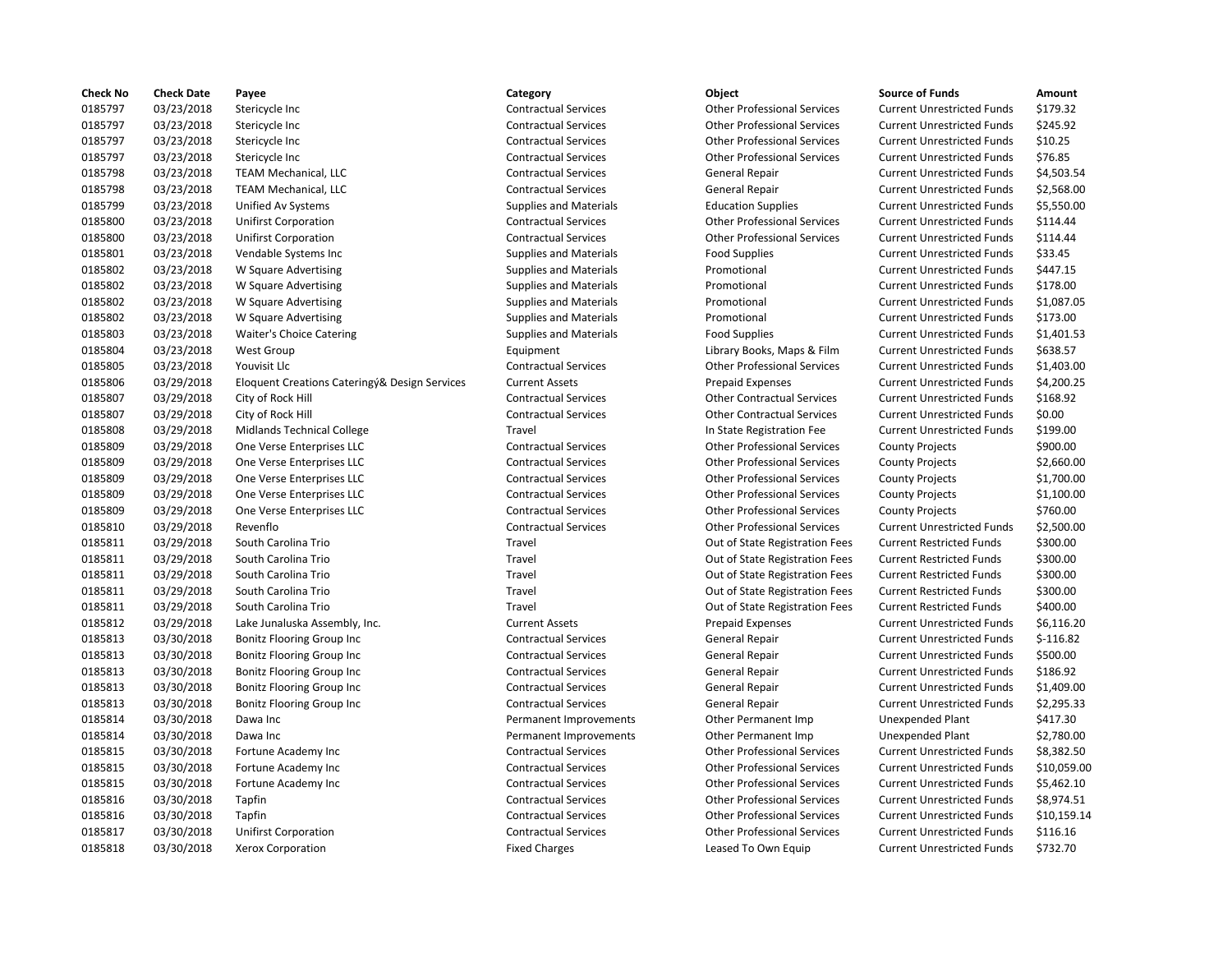| <b>Check No</b>      | <b>Check Date</b>        | Payee                              | Category                      | Object                                         | <b>Source of Funds</b>                                                 | Amount    |
|----------------------|--------------------------|------------------------------------|-------------------------------|------------------------------------------------|------------------------------------------------------------------------|-----------|
| 0185818              | 03/30/2018               | Xerox Corporation                  | <b>Fixed Charges</b>          | Leased To Own Equip                            | <b>Current Unrestricted Funds</b>                                      | \$267.45  |
| 0185836              | 03/30/2018               | <b>Bridge Interpreting Service</b> | <b>Contractual Services</b>   | <b>Other Professional Services</b>             | <b>Current Unrestricted Funds</b>                                      | \$4,470.0 |
| 0185863              | 03/30/2018               | <b>Business Card</b>               | Travel                        | Out of State Registration Fees                 | <b>Current Unrestricted Funds</b>                                      | \$100.00  |
| 0185863              | 03/30/2018               | <b>Business Card</b>               | Travel                        | Out of State Air Trans                         | <b>Current Unrestricted Funds</b>                                      | \$50.00   |
| 0185863              | 03/30/2018               | <b>Business Card</b>               | Travel                        | Out of State Other Trans                       | <b>Current Unrestricted Funds</b>                                      | \$81.38   |
| 0185863              | 03/30/2018               | <b>Business Card</b>               | <b>Supplies and Materials</b> | <b>Other Supplies</b>                          | <b>Current Unrestricted Funds</b>                                      | $$-20.16$ |
| 0185863              | 03/30/2018               | <b>Business Card</b>               | <b>Supplies and Materials</b> | <b>Office Supplies</b>                         | <b>Current Unrestricted Funds</b>                                      | \$30.85   |
| 0185863              | 03/30/2018               | <b>Business Card</b>               | Travel                        | Out of State Registration Fees                 | <b>Current Unrestricted Funds</b>                                      | \$985.00  |
| 0185863              | 03/30/2018               | <b>Business Card</b>               | Travel                        | Out of State Other Trans                       | <b>Current Unrestricted Funds</b>                                      | \$33.00   |
| 0185863              | 03/30/2018               | <b>Business Card</b>               | Travel                        | Out of State Misc Travel                       | <b>Current Unrestricted Funds</b>                                      | \$40.00   |
| 0185863              | 03/30/2018               | <b>Business Card</b>               | Travel                        | Out of State Air Trans                         | <b>Current Unrestricted Funds</b>                                      | \$25.00   |
| 0185863              | 03/30/2018               | <b>Business Card</b>               | Travel                        | Out of State Lodging                           | <b>Current Unrestricted Funds</b>                                      | \$610.17  |
| 0185863              | 03/30/2018               | <b>Business Card</b>               | <b>Supplies and Materials</b> | <b>Food Supplies</b>                           | <b>Current Unrestricted Funds</b>                                      | \$277.50  |
| 0185863              | 03/30/2018               | <b>Business Card</b>               | Travel                        | In State Lodging                               | <b>Current Unrestricted Funds</b>                                      | \$198.23  |
| 0185863              | 03/30/2018               | <b>Business Card</b>               | Travel                        | In State Lodging                               | <b>Current Unrestricted Funds</b>                                      | \$124.31  |
| 0185863              | 03/30/2018               | <b>Business Card</b>               | Travel                        | In State Lodging                               | <b>Current Unrestricted Funds</b>                                      | \$339.72  |
| 0185863              | 03/30/2018               | <b>Business Card</b>               | Travel                        | In State Registration Fee                      | <b>Current Unrestricted Funds</b>                                      | \$189.00  |
| 0185863              | 03/30/2018               | <b>Business Card</b>               | <b>Supplies and Materials</b> | <b>Other Supplies</b>                          | <b>Current Restricted Funds</b>                                        | \$112.08  |
| 0185863              | 03/30/2018               | <b>Business Card</b>               | <b>Supplies and Materials</b> | <b>Food Supplies</b>                           | <b>Current Unrestricted Funds</b>                                      | \$305.75  |
| 0185863              | 03/30/2018               | <b>Business Card</b>               | Travel                        | Out of State Registration Fees                 | <b>Current Unrestricted Funds</b>                                      | \$1,005.0 |
| 0185865              | 03/30/2018               | Chester Metropolitan District      | <b>Fixed Charges</b>          | Rent Non State                                 | <b>Current Unrestricted Funds</b>                                      | \$165.67  |
| 0185872              | 03/30/2018               | S C Dept of Revenue                | <b>Current Liabilities</b>    | Court Order Levy                               | <b>Current Unrestricted Funds</b>                                      | \$300.00  |
| 0185874              | 03/30/2018               | Sc Secretary of State              | <b>Fixed Charges</b>          | Dues & Membership Fees                         | <b>Current Unrestricted Funds</b>                                      | \$25.00   |
| 0185874              | 03/30/2018               | Sc Secretary of State              | <b>Fixed Charges</b>          | Dues & Membership Fees                         | <b>Current Unrestricted Funds</b>                                      | \$0.00    |
| E0007943             | 03/05/2018               | <b>YTC Employee</b>                | Travel                        | In State Meals                                 | <b>Current Unrestricted Funds</b>                                      | \$58.00   |
| E0007943             | 03/05/2018               | <b>YTC Employee</b>                | Travel                        | In State Lodging                               | <b>Current Unrestricted Funds</b>                                      | \$241.92  |
| E0007943             | 03/05/2018               | <b>YTC Employee</b>                | Travel                        | In State Priv Auto                             | <b>Current Unrestricted Funds</b>                                      | \$214.12  |
| E0007944             | 03/05/2018               | <b>YTC Employee</b>                | Travel                        | Out of State Priv Auto                         | <b>Current Unrestricted Funds</b>                                      | \$499.95  |
| E0007944             | 03/05/2018               | <b>YTC Employee</b>                | Travel                        | Out of State Meals                             | <b>Current Unrestricted Funds</b>                                      | \$38.00   |
| E0007945             | 03/05/2018               | <b>YTC Employee</b>                | Travel                        | In State Meals                                 | <b>Current Unrestricted Funds</b>                                      | \$43.00   |
| E0007945             | 03/05/2018               | <b>YTC Employee</b>                | Travel                        | In State Priv Auto                             | <b>Current Unrestricted Funds</b>                                      | \$171.70  |
| E0007945             | 03/05/2018               | <b>YTC Employee</b>                | Travel                        | In State Lodging                               | <b>Current Unrestricted Funds</b>                                      | \$241.92  |
| E0007946             | 03/05/2018               | <b>YTC Employee</b>                | Travel                        | In State Lodging                               | <b>Current Unrestricted Funds</b>                                      | \$247.56  |
| E0007946             | 03/05/2018               | <b>YTC Employee</b>                | Travel                        | In State Priv Auto                             | <b>Current Unrestricted Funds</b>                                      | \$169.68  |
| E0007946             | 03/05/2018               | <b>YTC Employee</b>                | Travel                        | In State Meals                                 | <b>Current Unrestricted Funds</b>                                      | \$50.00   |
| E0007947             | 03/05/2018               | <b>YTC Employee</b>                | Travel                        | In State Meals                                 | <b>Current Unrestricted Funds</b>                                      | \$50.00   |
| E0007947             | 03/05/2018               | <b>YTC Employee</b>                | Travel                        | In State Priv Auto                             | <b>Current Unrestricted Funds</b>                                      | \$172.71  |
| E0007948             | 03/05/2018               | <b>YTC Employee</b>                | Travel                        | In State Priv Auto                             | <b>Current Unrestricted Funds</b>                                      | \$199.98  |
| E0007948             | 03/05/2018               | <b>YTC Employee</b>                | Travel                        | In State Meals                                 | <b>Current Unrestricted Funds</b>                                      | \$49.00   |
| E0007949             | 03/05/2018               | <b>YTC Employee</b>                | Travel                        | Out of State Priv Auto                         | <b>Current Unrestricted Funds</b>                                      | \$35.35   |
| E0007949             | 03/05/2018               | <b>YTC Employee</b>                | Travel                        | In State Priv Auto                             | <b>Current Unrestricted Funds</b>                                      | \$30.30   |
| E0007950             | 03/05/2018               |                                    | Travel                        | In State Priv Auto                             | <b>Current Unrestricted Funds</b>                                      | \$32.44   |
|                      |                          | <b>YTC Employee</b>                | Travel                        | In State Priv Auto                             |                                                                        | \$210.08  |
| E0007951<br>E0007952 | 03/05/2018               | <b>YTC Employee</b>                | Travel                        |                                                | <b>Current Unrestricted Funds</b>                                      | \$28.00   |
| E0007952             | 03/05/2018<br>03/05/2018 | <b>YTC Employee</b>                | Travel                        | Out of State Misc Travel<br>Out of State Meals | <b>Current Unrestricted Funds</b><br><b>Current Unrestricted Funds</b> | \$57.00   |
|                      |                          | <b>YTC Employee</b>                |                               |                                                |                                                                        |           |
| E0007953             | 03/05/2018               | <b>YTC Employee</b>                | Travel                        | In State Priv Auto                             | <b>Current Unrestricted Funds</b>                                      | \$105.80  |
| E0007954             | 03/05/2018               | <b>YTC Employee</b>                | Travel                        | Out of State Meals                             | <b>Current Unrestricted Funds</b>                                      | \$8.84    |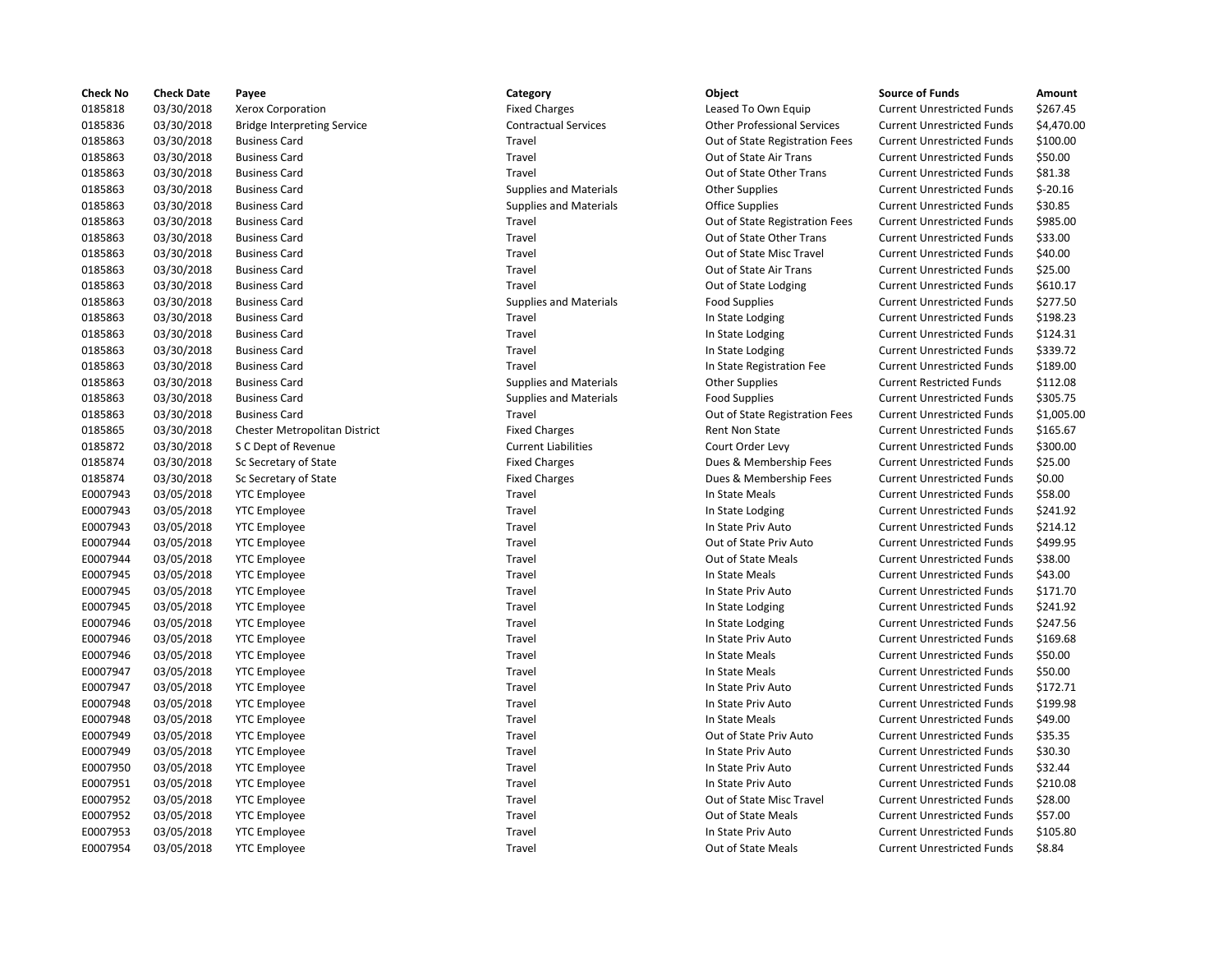| <b>Check No</b> | <b>Check Date</b> | Payee               | Category                    | Object                               | <b>Source of Funds</b>            | Amount    |
|-----------------|-------------------|---------------------|-----------------------------|--------------------------------------|-----------------------------------|-----------|
| E0007954        | 03/05/2018        | <b>YTC Employee</b> | Travel                      | Out of State Misc Travel             | <b>Current Unrestricted Funds</b> | \$56.00   |
| E0007954        | 03/05/2018        | <b>YTC Employee</b> | Travel                      | Out of State Priv Auto               | <b>Current Unrestricted Funds</b> | \$69.69   |
| E0007955        | 03/05/2018        | <b>YTC Employee</b> | Travel                      | In State Priv Auto                   | <b>Current Unrestricted Funds</b> | \$157.56  |
| E0007956        | 03/05/2018        | <b>YTC Employee</b> | Travel                      | In State Meals                       | <b>Current Unrestricted Funds</b> | \$30.00   |
| E0007956        | 03/05/2018        | <b>YTC Employee</b> | Travel                      | In State Priv Auto                   | <b>Current Unrestricted Funds</b> | \$207.05  |
| E0007957        | 03/05/2018        | <b>YTC Employee</b> | Travel                      | In State Priv Auto                   | <b>Current Unrestricted Funds</b> | \$169.00  |
| E0007957        | 03/05/2018        | <b>YTC Employee</b> | Travel                      | In State Lodging                     | <b>Current Unrestricted Funds</b> | \$249.78  |
| E0007957        | 03/05/2018        | <b>YTC Employee</b> | Travel                      | In State Meals                       | <b>Current Unrestricted Funds</b> | \$43.00   |
| E0007958        | 03/05/2018        | <b>YTC Employee</b> | Travel                      | Out of State Priv Auto               | <b>Current Unrestricted Funds</b> | \$21.21   |
| E0007958        | 03/05/2018        | <b>YTC Employee</b> | Travel                      | Out of State Air Trans               | <b>Current Unrestricted Funds</b> | \$50.00   |
| E0007958        | 03/05/2018        | <b>YTC Employee</b> | Travel                      | Out of State Misc Travel             | <b>Current Unrestricted Funds</b> | \$21.00   |
| E0007958        | 03/05/2018        | <b>YTC Employee</b> | Travel                      | Out of State Meals                   | <b>Current Unrestricted Funds</b> | \$25.00   |
| E0007959        | 03/05/2018        | <b>YTC Employee</b> | Travel                      | In State Priv Auto                   | <b>Current Unrestricted Funds</b> | \$281.08  |
| E0007960        | 03/05/2018        | <b>YTC Employee</b> | Travel                      | In State Priv Auto                   | <b>Current Unrestricted Funds</b> | \$227.04  |
| E0007961        | 03/05/2018        | <b>YTC Employee</b> | Travel                      | In State Priv Auto                   | <b>Current Unrestricted Funds</b> | \$25.25   |
| E0007962        | 03/05/2018        | <b>YTC</b> Employee | Travel                      | In State Meals                       | <b>Current Unrestricted Funds</b> | \$50.00   |
| E0007962        | 03/05/2018        | <b>YTC Employee</b> | Travel                      | In State Lodging                     | <b>Current Unrestricted Funds</b> | \$241.92  |
| E0007962        | 03/05/2018        | <b>YTC</b> Employee | Travel                      | In State Priv Auto                   | <b>Current Unrestricted Funds</b> | \$172.71  |
| E0007963        | 03/05/2018        | <b>YTC Employee</b> | Travel                      | In State Priv Auto                   | <b>Current Unrestricted Funds</b> | \$172.71  |
| E0007963        | 03/05/2018        | <b>YTC Employee</b> | Travel                      | In State Lodging                     | <b>Current Unrestricted Funds</b> | \$241.92  |
| E0007963        | 03/05/2018        | <b>YTC Employee</b> | Travel                      | In State Meals                       | <b>Current Unrestricted Funds</b> | \$43.00   |
| E0007964        | 03/05/2018        | <b>YTC Employee</b> | Travel                      | Out of State Priv Auto               | <b>Current Unrestricted Funds</b> | \$29.29   |
| E0007964        | 03/05/2018        | <b>YTC</b> Employee | Travel                      | Out of State Meals                   | <b>Current Unrestricted Funds</b> | \$53.00   |
| E0007965        | 03/05/2018        | <b>YTC Employee</b> | Travel                      | In State Priv Auto                   | <b>Current Unrestricted Funds</b> | \$101.00  |
| E0007966        | 03/05/2018        | <b>YTC</b> Employee | Travel                      | In State Priv Auto                   | <b>Current Unrestricted Funds</b> | \$121.40  |
| E0007966        | 03/05/2018        | <b>YTC Employee</b> | Travel                      | In State Meals                       | <b>Current Unrestricted Funds</b> | \$7.00    |
| E0007967        | 03/05/2018        | <b>YTC Employee</b> | Travel                      | In State Priv Auto                   | <b>Current Unrestricted Funds</b> | \$71.28   |
| E0007968        | 03/05/2018        | <b>YTC Employee</b> | <b>Contractual Services</b> | <b>Education &amp; Training Serv</b> | <b>Current Unrestricted Funds</b> | \$2,000.0 |
| E0007969        | 03/05/2018        | <b>YTC Employee</b> | Travel                      | In State Priv Auto                   | <b>Current Unrestricted Funds</b> | \$46.46   |
| E0007969        | 03/05/2018        | <b>YTC</b> Employee | Travel                      | Out of State Air Trans               | <b>Current Unrestricted Funds</b> | \$50.00   |
| E0007969        | 03/05/2018        | <b>YTC Employee</b> | Travel                      | Out of State Meals                   | <b>Current Unrestricted Funds</b> | \$16.00   |
| E0007969        | 03/05/2018        | <b>YTC Employee</b> | Travel                      | Out of State Other Trans             | <b>Current Unrestricted Funds</b> | \$70.00   |
| E0007969        | 03/05/2018        | <b>YTC Employee</b> | Travel                      | Out of State Misc Travel             | <b>Current Unrestricted Funds</b> | \$30.00   |
| E0007970        | 03/05/2018        | <b>YTC Employee</b> | Travel                      | In State Meals                       | <b>Current Unrestricted Funds</b> | \$50.00   |
| E0007970        | 03/05/2018        | <b>YTC Employee</b> | Travel                      | In State Priv Auto                   | <b>Current Unrestricted Funds</b> | \$118.17  |
| E0007971        | 03/05/2018        | <b>YTC Employee</b> | Travel                      | Out of State Air Trans               | <b>Current Unrestricted Funds</b> | \$50.00   |
| E0007971        | 03/05/2018        | <b>YTC</b> Employee | Travel                      | Out of State Priv Auto               | <b>Current Unrestricted Funds</b> | \$33.93   |
| E0007971        | 03/05/2018        | <b>YTC Employee</b> | Travel                      | Out of State Misc Travel             | <b>Current Unrestricted Funds</b> | \$28.00   |
| E0007971        | 03/05/2018        | <b>YTC Employee</b> | Travel                      | Out of State Meals                   | <b>Current Unrestricted Funds</b> | \$80.00   |
| E0007971        | 03/05/2018        | <b>YTC Employee</b> | Travel                      | Out of State Other Trans             | <b>Current Unrestricted Funds</b> | \$91.70   |
| E0007972        | 03/05/2018        | <b>YTC Employee</b> | Travel                      | In State Meals                       | <b>Current Unrestricted Funds</b> | \$50.00   |
| E0007972        | 03/05/2018        | <b>YTC Employee</b> | Travel                      | In State Priv Auto                   | <b>Current Unrestricted Funds</b> | \$212.10  |
| E0007972        | 03/05/2018        | <b>YTC Employee</b> | Travel                      | In State Lodging                     | <b>Current Unrestricted Funds</b> | \$269.93  |
| E0007973        | 03/05/2018        | <b>YTC</b> Employee | Travel                      | In State Priv Auto                   | <b>Current Unrestricted Funds</b> | \$211.09  |
| E0007973        | 03/05/2018        | <b>YTC Employee</b> | Travel                      | In State Meals                       | <b>Current Unrestricted Funds</b> | \$43.00   |
| E0007974        | 03/05/2018        | <b>YTC Employee</b> | Travel                      | Out of State Other Trans             | <b>Current Unrestricted Funds</b> | \$80.00   |
| E0007974        | 03/05/2018        | <b>YTC Employee</b> | Travel                      | Out of State Meals                   | <b>Current Unrestricted Funds</b> | \$66.00   |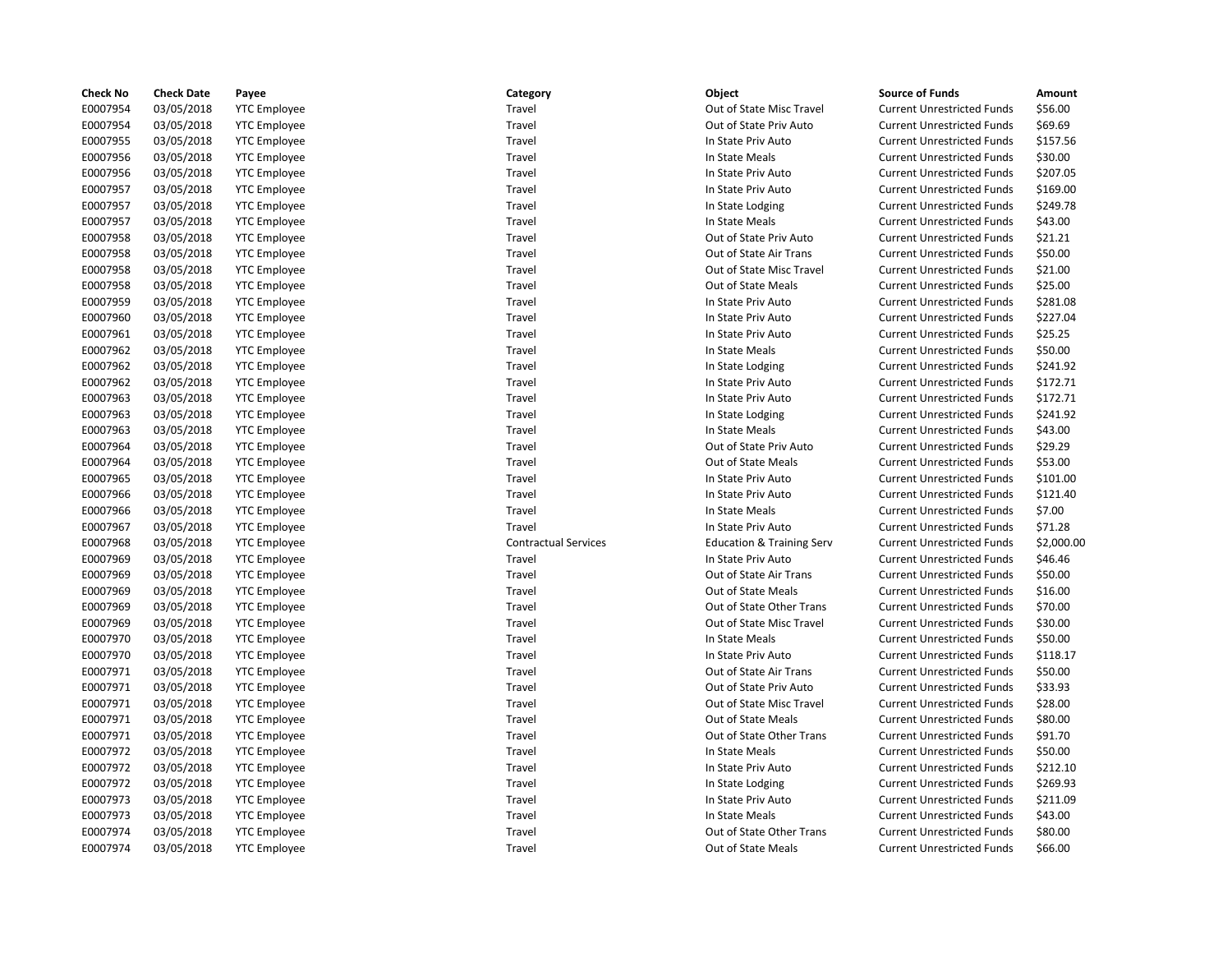| <b>Check No</b> | <b>Check Date</b> | Payee               | Category | Object                         | <b>Source of Funds</b>            | Amount   |
|-----------------|-------------------|---------------------|----------|--------------------------------|-----------------------------------|----------|
| E0007975        | 03/12/2018        | <b>YTC Employee</b> | Travel   | In State Priv Auto             | <b>Current Unrestricted Funds</b> | \$131.30 |
| E0007976        | 03/12/2018        | <b>YTC Employee</b> | Travel   | In State Meals                 | <b>Current Unrestricted Funds</b> | \$25.00  |
| E0007976        | 03/12/2018        | <b>YTC Employee</b> | Travel   | In State Priv Auto             | <b>Current Unrestricted Funds</b> | \$172.71 |
| E0007977        | 03/12/2018        | <b>YTC Employee</b> | Travel   | In State Priv Auto             | <b>Current Unrestricted Funds</b> | \$72.72  |
| E0007978        | 03/12/2018        | <b>YTC Employee</b> | Travel   | Out of State Meals             | <b>Current Unrestricted Funds</b> | \$32.00  |
| E0007978        | 03/12/2018        | <b>YTC Employee</b> | Travel   | Out of State Misc Travel       | <b>Current Unrestricted Funds</b> | \$21.00  |
| E0007978        | 03/12/2018        | <b>YTC Employee</b> | Travel   | Out of State Lodging           | <b>Current Unrestricted Funds</b> | \$33.30  |
| E0007979        | 03/12/2018        | <b>YTC Employee</b> | Travel   | In State Priv Auto             | <b>Current Unrestricted Funds</b> | \$348.34 |
| E0007980        | 03/12/2018        | <b>YTC Employee</b> | Travel   | Out of State Priv Auto         | <b>Current Unrestricted Funds</b> | \$7.32   |
| E0007980        | 03/12/2018        | <b>YTC Employee</b> | Travel   | In State Priv Auto             | <b>Current Unrestricted Funds</b> | \$52.53  |
| E0007981        | 03/12/2018        | <b>YTC Employee</b> | Travel   | Out of State Priv Auto         | <b>Current Unrestricted Funds</b> | \$37.37  |
| E0007982        | 03/12/2018        | <b>YTC Employee</b> | Travel   | Out of State Priv Auto         | <b>Current Unrestricted Funds</b> | \$42.42  |
| E0007982        | 03/12/2018        | <b>YTC Employee</b> | Travel   | Out of State Misc Travel       | <b>Current Unrestricted Funds</b> | \$12.50  |
| E0007982        | 03/12/2018        | <b>YTC Employee</b> | Travel   | Out of State Registration Fees | <b>Current Unrestricted Funds</b> | \$365.00 |
| E0007983        | 03/14/2018        | <b>YTC Employee</b> | Travel   | In State Meals                 | <b>Current Unrestricted Funds</b> | \$44.00  |
| E0007983        | 03/14/2018        | <b>YTC Employee</b> | Travel   | In State Priv Auto             | <b>Current Unrestricted Funds</b> | \$242.40 |
| E0007983        | 03/14/2018        | <b>YTC Employee</b> | Travel   | In State Registration Fee      | <b>Current Unrestricted Funds</b> | \$165.00 |
| E0007984        | 03/14/2018        | <b>YTC Employee</b> | Travel   | In State Priv Auto             | <b>Current Unrestricted Funds</b> | \$32.02  |
| E0007985        | 03/14/2018        | <b>YTC Employee</b> | Travel   | Out of State Priv Auto         | <b>Current Unrestricted Funds</b> | \$39.28  |
| E0007985        | 03/14/2018        | <b>YTC Employee</b> | Travel   | In State Priv Auto             | <b>Current Unrestricted Funds</b> | \$71.72  |
| E0007986        | 03/14/2018        | <b>YTC Employee</b> | Travel   | In State Meals                 | <b>Current Unrestricted Funds</b> | \$24.00  |
| E0007986        | 03/14/2018        | <b>YTC Employee</b> | Travel   | In State Lodging               | <b>Current Unrestricted Funds</b> | \$286.16 |
| E0007987        | 03/14/2018        | <b>YTC Employee</b> | Travel   | In State Priv Auto             | <b>Current Unrestricted Funds</b> | \$208.83 |
| E0007988        | 03/14/2018        | <b>YTC Employee</b> | Travel   | In State Priv Auto             | <b>Current Unrestricted Funds</b> | \$381.04 |
| E0007989        | 03/14/2018        | <b>YTC Employee</b> | Travel   | In State Lodging               | <b>Current Unrestricted Funds</b> | \$241.92 |
| E0007989        | 03/14/2018        | <b>YTC Employee</b> | Travel   | In State Priv Auto             | <b>Current Unrestricted Funds</b> | \$154.53 |
| E0007989        | 03/14/2018        | <b>YTC Employee</b> | Travel   | In State Meals                 | <b>Current Unrestricted Funds</b> | \$36.00  |
| E0007990        | 03/14/2018        | <b>YTC Employee</b> | Travel   | Out of State Priv Auto         | <b>Current Unrestricted Funds</b> | \$26.26  |
| E0007990        | 03/14/2018        | <b>YTC Employee</b> | Travel   | Out of State Meals             | <b>Current Unrestricted Funds</b> | \$41.00  |
| E0007991        | 03/15/2018        | <b>YTC Employee</b> | Travel   | In State Meals                 | <b>Current Unrestricted Funds</b> | \$9.50   |
| E0007991        | 03/15/2018        | <b>YTC Employee</b> | Travel   | In State Priv Auto             | <b>Current Unrestricted Funds</b> | \$111.10 |
| E0007991        | 03/15/2018        | <b>YTC Employee</b> | Travel   | In State Lodging               | <b>Current Unrestricted Funds</b> | \$120.99 |
| E0007992        | 03/15/2018        | <b>YTC Employee</b> | Travel   | In State Priv Auto             | <b>Current Unrestricted Funds</b> | \$80.06  |
| E0007993        | 03/15/2018        | <b>YTC Employee</b> | Travel   | In State Priv Auto             | <b>Current Unrestricted Funds</b> | \$99.68  |
| E0007993        | 03/15/2018        | <b>YTC Employee</b> | Travel   | In State Meals                 | <b>Current Unrestricted Funds</b> | \$24.00  |
| E0007994        | 03/15/2018        | <b>YTC Employee</b> | Travel   | In State Priv Auto             | <b>Current Unrestricted Funds</b> | \$121.20 |
| E0007995        | 03/15/2018        | <b>YTC Employee</b> | Travel   | In State Registration Fee      | <b>Current Unrestricted Funds</b> | \$35.00  |
| E0007995        | 03/15/2018        | <b>YTC Employee</b> | Travel   | In State Priv Auto             | <b>Current Unrestricted Funds</b> | \$219.87 |
| E0007995        | 03/15/2018        | <b>YTC Employee</b> | Travel   | In State Lodging               | <b>Current Unrestricted Funds</b> | \$119.90 |
| E0007995        | 03/15/2018        | <b>YTC Employee</b> | Travel   | In State Meals                 | <b>Current Unrestricted Funds</b> | \$25.00  |
| E0007996        | 03/15/2018        | <b>YTC Employee</b> | Travel   | In State Priv Auto             | <b>Current Unrestricted Funds</b> | \$116.15 |
| E0007997        | 03/15/2018        | <b>YTC Employee</b> | Travel   | In State Priv Auto             | <b>Current Unrestricted Funds</b> | \$82.75  |
| E0007998        | 03/15/2018        | <b>YTC Employee</b> | Travel   | In State Priv Auto             | <b>Current Unrestricted Funds</b> | \$204.02 |
| E0007998        | 03/15/2018        | <b>YTC Employee</b> | Travel   | In State Meals                 | <b>Current Unrestricted Funds</b> | \$56.00  |
| E0007999        | 03/15/2018        | <b>YTC Employee</b> | Travel   | In State Meals                 | <b>Current Unrestricted Funds</b> | \$75.00  |
| E0007999        | 03/15/2018        | <b>YTC Employee</b> | Travel   | In State Priv Auto             | <b>Current Unrestricted Funds</b> | \$219.17 |
| E0008000        | 03/15/2018        | <b>YTC Employee</b> | Travel   | In State Misc Travel Exp       | <b>Current Unrestricted Funds</b> | \$31.61  |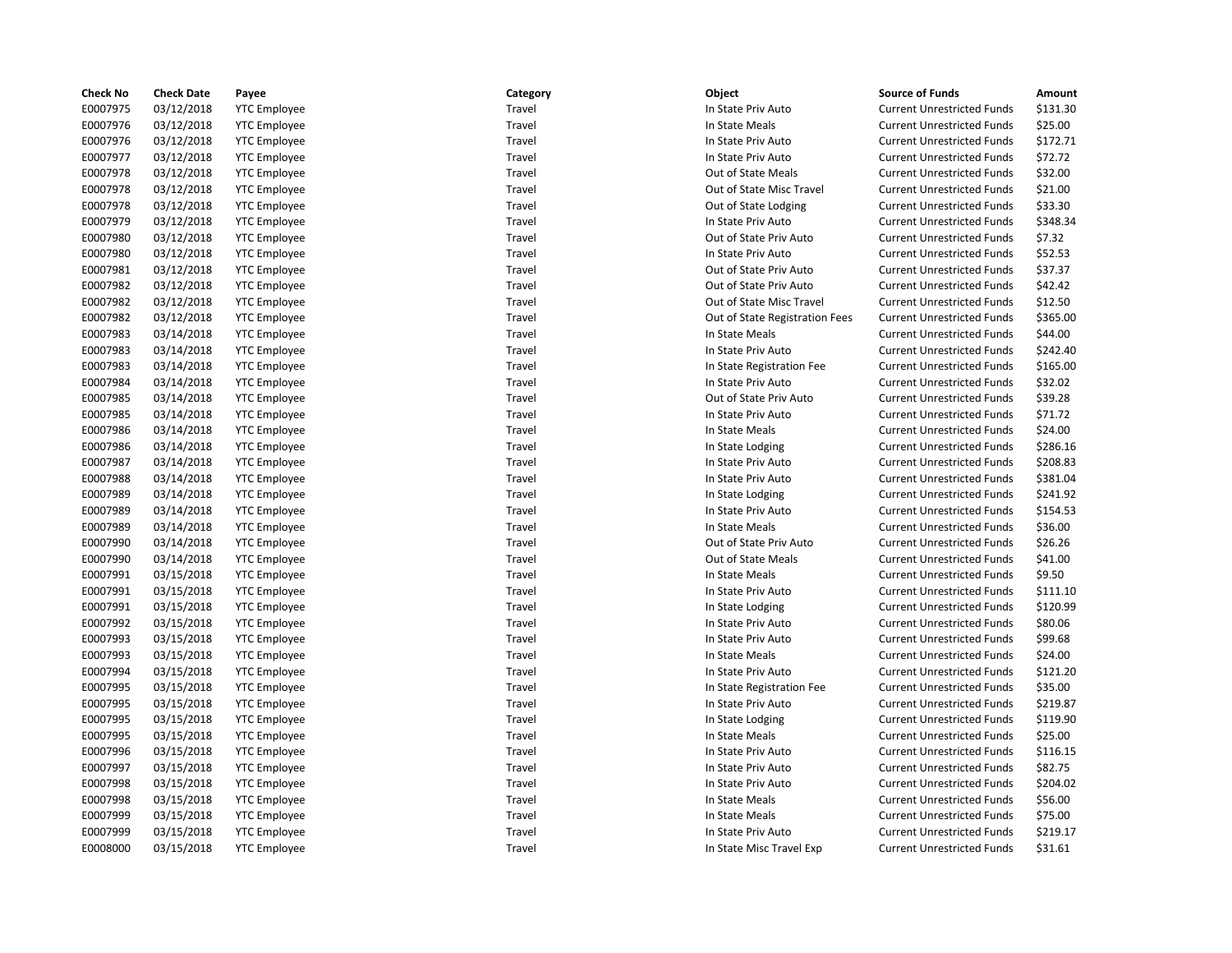| <b>Check No</b> | <b>Check Date</b> | Payee               | Category                    | Object                         | <b>Source of Funds</b>            | Amount   |
|-----------------|-------------------|---------------------|-----------------------------|--------------------------------|-----------------------------------|----------|
| E0008000        | 03/15/2018        | <b>YTC Employee</b> | Travel                      | In State Meals                 | <b>Current Unrestricted Funds</b> | \$50.00  |
| E0008001        | 03/15/2018        | <b>YTC Employee</b> | Travel                      | Out of State Air Trans         | <b>Current Unrestricted Funds</b> | \$50.00  |
| E0008001        | 03/15/2018        | <b>YTC Employee</b> | Travel                      | Out of State Meals             | <b>Current Unrestricted Funds</b> | \$130.00 |
| E0008001        | 03/15/2018        | <b>YTC Employee</b> | Travel                      | Out of State Other Trans       | <b>Current Unrestricted Funds</b> | \$50.20  |
| E0008001        | 03/15/2018        | <b>YTC Employee</b> | Travel                      | Out of State Lodging           | <b>Current Unrestricted Funds</b> | \$103.68 |
| E0008002        | 03/22/2018        | Charles Z. Robinson | <b>Contractual Services</b> | Non State Employee Travel      | <b>Current Unrestricted Funds</b> | \$84.77  |
| E0008003        | 03/26/2018        | <b>YTC Employee</b> | Travel                      | In State Meals                 | <b>Current Unrestricted Funds</b> | \$50.00  |
| E0008003        | 03/26/2018        | <b>YTC Employee</b> | Travel                      | In State Lodging               | <b>Current Unrestricted Funds</b> | \$241.92 |
| E0008003        | 03/26/2018        | <b>YTC Employee</b> | Travel                      | In State Priv Auto             | <b>Current Unrestricted Funds</b> | \$171.70 |
| E0008004        | 03/26/2018        | <b>YTC Employee</b> | Travel                      | In State Meals                 | <b>Current Unrestricted Funds</b> | \$7.00   |
| E0008004        | 03/26/2018        | <b>YTC Employee</b> | Travel                      | In State Misc Travel Exp       | <b>Current Unrestricted Funds</b> | \$14.18  |
| E0008006        | 03/26/2018        | <b>YTC Employee</b> | Travel                      | In State Meals                 | <b>Current Unrestricted Funds</b> | \$50.00  |
| E0008006        | 03/26/2018        | <b>YTC Employee</b> | Travel                      | In State Priv Auto             | <b>Current Unrestricted Funds</b> | \$171.70 |
| E0008006        | 03/26/2018        | <b>YTC Employee</b> | Travel                      | In State Lodging               | <b>Current Unrestricted Funds</b> | \$241.92 |
| E0008007        | 03/26/2018        | <b>YTC Employee</b> | Travel                      | In State Lodging               | <b>Current Unrestricted Funds</b> | \$226.24 |
| E0008007        | 03/26/2018        | <b>YTC Employee</b> | Travel                      | In State Priv Auto             | <b>Current Unrestricted Funds</b> | \$75.24  |
| E0008007        | 03/26/2018        | <b>YTC Employee</b> | Travel                      | In State Meals                 | <b>Current Unrestricted Funds</b> | \$50.00  |
| E0008008        | 03/26/2018        | <b>YTC Employee</b> | Travel                      | In State Priv Auto             | <b>Current Unrestricted Funds</b> | \$74.74  |
| E0008009        | 03/26/2018        | <b>YTC Employee</b> | Travel                      | In State Priv Auto             | <b>Current Unrestricted Funds</b> | \$125.24 |
| E0008010        | 03/26/2018        | <b>YTC Employee</b> | Travel                      | In State Priv Auto             | <b>Current Unrestricted Funds</b> | \$74.74  |
| E0008010        | 03/26/2018        | <b>YTC Employee</b> | Travel                      | Non Deductible Meals           | <b>Current Unrestricted Funds</b> | \$7.00   |
| E0008011        | 03/26/2018        | <b>YTC Employee</b> | Travel                      | Out of State Lodging           | <b>Current Unrestricted Funds</b> | \$352.00 |
| E0008011        | 03/26/2018        | <b>YTC Employee</b> | Travel                      | Out of State Meals             | <b>Current Unrestricted Funds</b> | \$64.00  |
| E0008012        | 03/27/2018        | <b>YTC Employee</b> | Travel                      | Out of State Meals             | <b>Current Unrestricted Funds</b> | \$50.00  |
| E0008013        | 03/27/2018        | <b>YTC Employee</b> | Travel                      | Out of State Misc Travel       | <b>Current Unrestricted Funds</b> | \$20.00  |
| E0008013        | 03/27/2018        | <b>YTC Employee</b> | Travel                      | Out of State Meals             | <b>Current Unrestricted Funds</b> | \$64.00  |
| E0008013        | 03/27/2018        | <b>YTC Employee</b> | Travel                      | Out of State Lodging           | <b>Current Unrestricted Funds</b> | \$332.00 |
| E0008014        | 03/27/2018        | <b>YTC Employee</b> | Travel                      | Out of State Other Trans       | <b>Current Restricted Funds</b>   | \$13.72  |
| E0008014        | 03/27/2018        | <b>YTC Employee</b> | Travel                      | Out of State Meals             | <b>Current Restricted Funds</b>   | \$98.00  |
| E0008014        | 03/27/2018        | <b>YTC Employee</b> | Travel                      | Out of State Lodging           | <b>Current Restricted Funds</b>   | \$37.42  |
| E0008015        | 03/27/2018        | <b>YTC Employee</b> | Travel                      | Out of State Registration Fees | <b>Current Unrestricted Funds</b> | \$152.00 |
| E0008015        | 03/27/2018        | <b>YTC Employee</b> | Travel                      | Out of State Meals             | <b>Current Unrestricted Funds</b> | \$50.00  |
| E0008015        | 03/27/2018        | <b>YTC Employee</b> | Travel                      | Out of State Lodging           | <b>Current Unrestricted Funds</b> | \$588.48 |
| E0008016        | 03/27/2018        | <b>YTC Employee</b> | Travel                      | Out of State Lodging           | <b>Current Unrestricted Funds</b> | \$498.00 |
| E0008016        | 03/27/2018        | <b>YTC Employee</b> | Travel                      | Out of State Meals             | <b>Current Unrestricted Funds</b> | \$96.00  |
| E0008016        | 03/27/2018        | <b>YTC Employee</b> | Travel                      | Out of State Misc Travel       | <b>Current Unrestricted Funds</b> | \$40.00  |
| E0008016        | 03/27/2018        | <b>YTC Employee</b> | Travel                      | Out of State Priv Auto         | <b>Current Unrestricted Funds</b> | \$231.29 |
| E0008017        | 03/27/2018        | <b>YTC Employee</b> | Travel                      | In State Meals                 | <b>Current Unrestricted Funds</b> | \$43.00  |
| E0008017        | 03/27/2018        | <b>YTC Employee</b> | Travel                      | In State Lodging               | <b>Current Unrestricted Funds</b> | \$254.88 |
| E0008017        | 03/27/2018        | <b>YTC Employee</b> | Travel                      | In State Priv Auto             | <b>Current Unrestricted Funds</b> | \$184.83 |
| E0008018        | 03/27/2018        | <b>YTC Employee</b> | Travel                      | Out of State Lodging           | <b>Current Unrestricted Funds</b> | \$498.00 |
| E0008018        | 03/27/2018        | <b>YTC Employee</b> | Travel                      | Out of State Priv Auto         | <b>Current Unrestricted Funds</b> | \$231.29 |
| E0008018        | 03/27/2018        | <b>YTC Employee</b> | Travel                      | Out of State Misc Travel       | <b>Current Unrestricted Funds</b> | \$50.00  |
| E0008018        | 03/27/2018        | <b>YTC Employee</b> | Travel                      | Out of State Meals             | <b>Current Unrestricted Funds</b> | \$128.00 |
| E0008019        | 03/28/2018        | <b>YTC Employee</b> | Travel                      | Out of State Priv Auto         | <b>Current Unrestricted Funds</b> | \$20.60  |
| E0008019        | 03/28/2018        | <b>YTC Employee</b> | Travel                      | In State Priv Auto             | <b>Current Unrestricted Funds</b> | \$16.51  |
| E0008020        | 03/28/2018        | <b>YTC Employee</b> | Travel                      | In State Meals                 | <b>Current Unrestricted Funds</b> | \$50.00  |

| Category             |  |
|----------------------|--|
| Travel               |  |
| Travel               |  |
| Travel               |  |
| Travel               |  |
| Travel               |  |
| Contractual Service: |  |
| Travel               |  |
| Travel               |  |
| Travel               |  |
| Travel               |  |
| Travel               |  |
| Travel               |  |
| Travel               |  |
| Travel               |  |
| Travel               |  |
| Travel               |  |
| Travel               |  |
| Travel               |  |
| Travel               |  |
| Travel               |  |
| Travel               |  |
| Travel               |  |
| Travel               |  |
| Travel               |  |
| Travel               |  |
| Travel               |  |
| Travel               |  |
| Travel               |  |
| Travel               |  |
| Travel               |  |
| Travel               |  |
|                      |  |
| Travel<br>Travel     |  |
| Travel               |  |
|                      |  |
| Travel               |  |
| Travel               |  |
| Travel               |  |
| Travel               |  |
| Travel               |  |
| Travel               |  |
| Travel               |  |
| Travel               |  |
| Travel               |  |
| Travel               |  |
| Travel               |  |
| Travel               |  |
| Travel               |  |

| Object                       |
|------------------------------|
| In State Meals               |
| Out of State Air Trans       |
| Out of State Meals           |
| Out of State Other Trans     |
| Out of State Lodging         |
| Non State Employee Travel    |
| In State Meals               |
| In State Lodging             |
| In State Priv Auto           |
| In State Meals               |
| In State Misc Travel Exp     |
| In State Meals               |
| In State Priv Auto           |
| In State Lodging             |
| In State Lodging             |
| In State Priv Auto           |
| In State Meals               |
| In State Priv Auto           |
| In State Priv Auto           |
| In State Priv Auto           |
| Non Deductible Meals         |
| Out of State Lodging         |
|                              |
| Out of State Meals           |
| Out of State Meals           |
| Out of State Misc Travel     |
| Out of State Meals           |
| Out of State Lodging         |
| Out of State Other Trans     |
| Out of State Meals           |
| Out of State Lodging         |
| Out of State Registration Fe |
| Out of State Meals           |
| Out of State Lodging         |
| Out of State Lodging         |
| Out of State Meals           |
| Out of State Misc Travel     |
| Out of State Priv Auto       |
| In State Meals               |
| In State Lodging             |
| In State Priv Auto           |
| Out of State Lodging         |
| Out of State Priv Auto       |
| Out of State Misc Travel     |
| Out of State Meals           |
| Out of State Priv Auto       |
| In State Priv Auto           |
| In State Meals               |